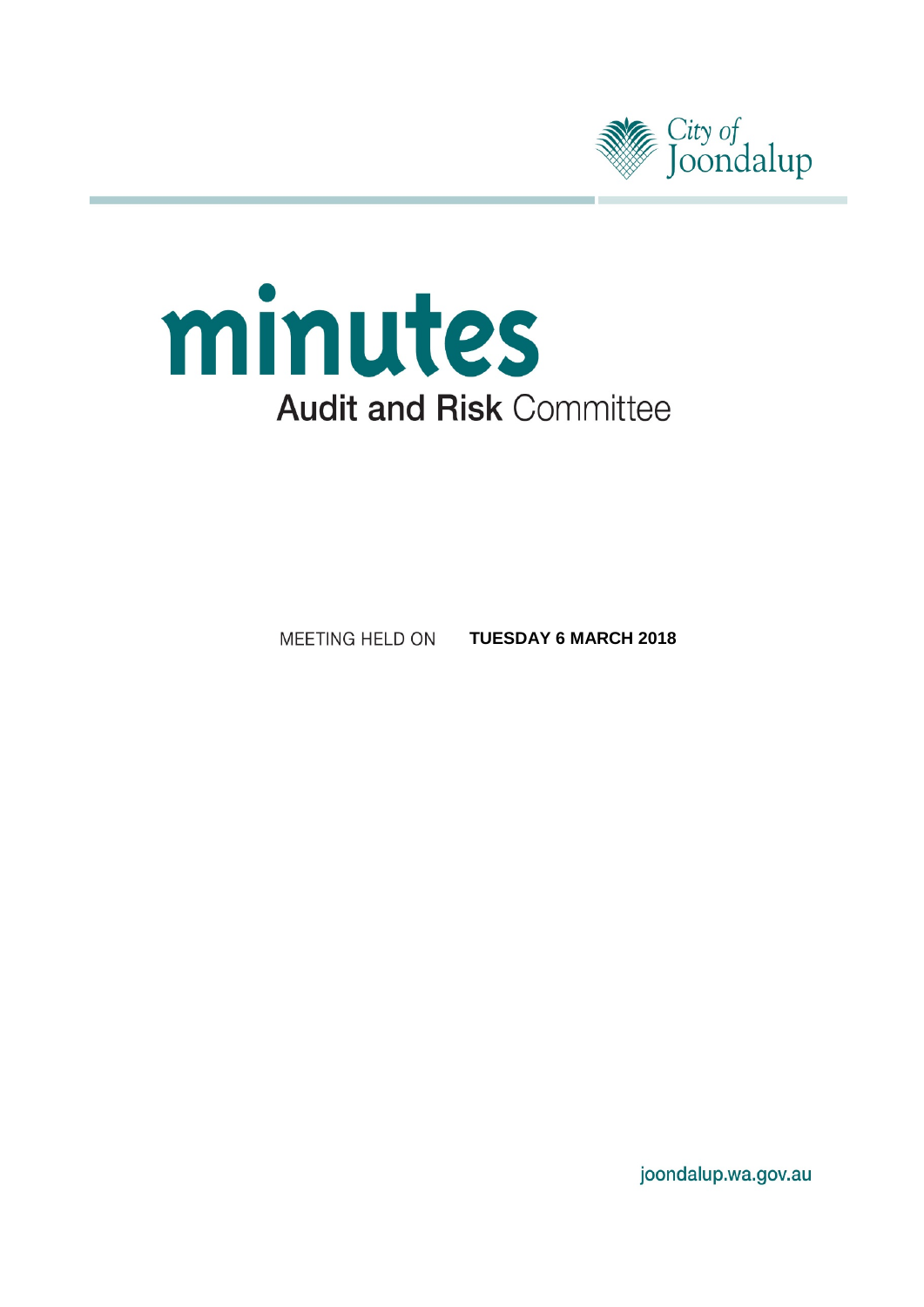## **TABLE OF CONTENTS**

| Item No.       | <b>Title</b>                                                                                   | Page No. |
|----------------|------------------------------------------------------------------------------------------------|----------|
|                | <b>Declaration of Opening</b>                                                                  | 3        |
|                | <b>Declarations of Interest</b>                                                                | 4        |
|                | Apologies/Leave of absence                                                                     | 4        |
|                | <b>Confirmation of Minutes</b>                                                                 | 4        |
|                | Announcements by the Presiding Member without discussion                                       | 4        |
|                | Identification of matters for which the meeting may be closed to<br>the public                 | 5        |
|                | <b>Petitions and deputations</b>                                                               | 5        |
|                | <b>Reports</b>                                                                                 | 6        |
| $\mathbf{1}$   | 2017 Compliance Audit Return                                                                   | 6        |
| 2              | External Member to Audit and Risk Committee                                                    | 9        |
| 3              | Half Yearly Report – Contract Extensions 1 July to 31 December 2017                            | 15       |
| $\overline{4}$ | Half Yearly Report - Write-off Monies - 1 July to 31 December 2017                             | 18       |
| 5              | 2017-18 Audit Status Update                                                                    | 21       |
| 6              | Confidential - Chief Executive Officer's Credit Card Expenditure -<br>October to December 2017 | 23       |
|                | <b>Urgent Business</b>                                                                         | 24       |
|                | Motions of which previous notice has been given                                                | 24       |
|                | <b>Requests for Reports for future consideration</b>                                           | 24       |
|                | <b>Closure</b>                                                                                 | 24       |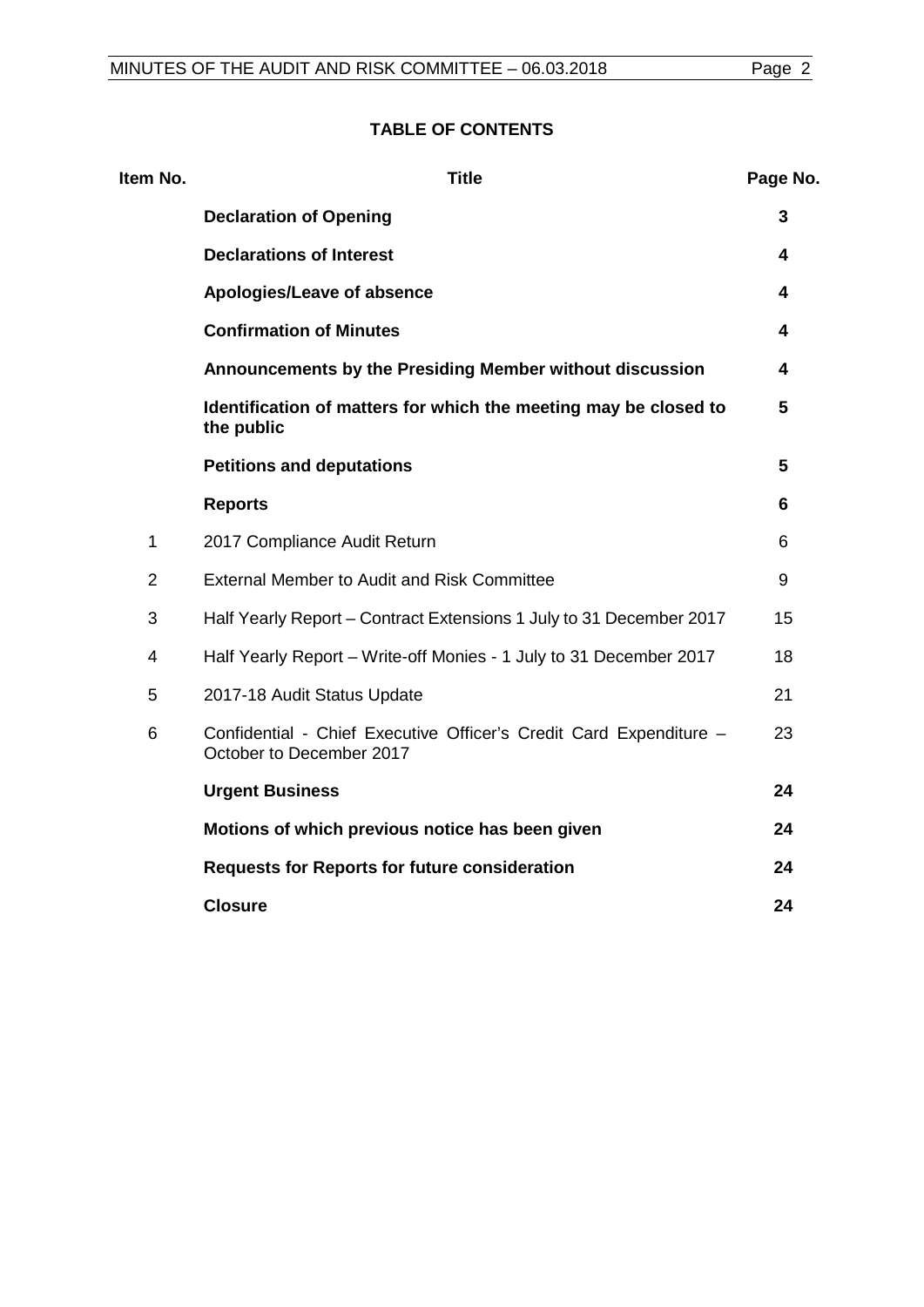# **CITY OF JOONDALUP**

#### **MINUTES OF THE AUDIT AND RISK COMMITTEE MEETING HELD IN CONFERENCE ROOM 2, JOONDALUP CIVIC CENTRE, BOAS AVENUE, JOONDALUP ON TUESDAY 6 MARCH 2018.**

#### **ATTENDANCE**

#### **Committee Members**

| <b>Officers</b>                    |                                  |                |
|------------------------------------|----------------------------------|----------------|
| Cr Russ Fishwick, JP               | (deputising for Cr Sophie Dwyer) | from 5.56pm    |
| Cr John Logan                      | <b>Deputy Presiding Member</b>   |                |
| Cr Christopher May                 |                                  |                |
| Cr Nige Jones                      |                                  |                |
| Cr Tom McLean, JP                  |                                  |                |
| Mayor Hon. Albert Jacob, JP        |                                  | from $5.47$ pm |
| <b>Cr Christine Hamilton-Prime</b> | <b>Presiding Member</b>          |                |

| Mr Garry Hunt         | <b>Chief Executive Officer</b>      | absent from 5.59pm to 6.02pm |
|-----------------------|-------------------------------------|------------------------------|
| Mr Mike Tidy          | <b>Director Corporate Services</b>  |                              |
| Mr Brad Sillence      | <b>Manager Governance</b>           |                              |
| Ms Christine Robinson | Manager Executive and Risk Services |                              |
| Mr Roney Oommen       | <b>Manager Financial Services</b>   |                              |
| Mr Peter McGuckin     | <b>Internal Auditor</b>             |                              |
| Mr John Byrne         | Governance Coordinator              | from 5.55pm                  |
| Mrs Deborah Gouges    | Governance Officer                  |                              |

#### **Observer**

Cr Russell Poliwka *from 5.47pm*

### <span id="page-2-0"></span>**DECLARATION OF OPENING**

<span id="page-2-1"></span>The Presiding Member declared the meeting open at 5.45pm.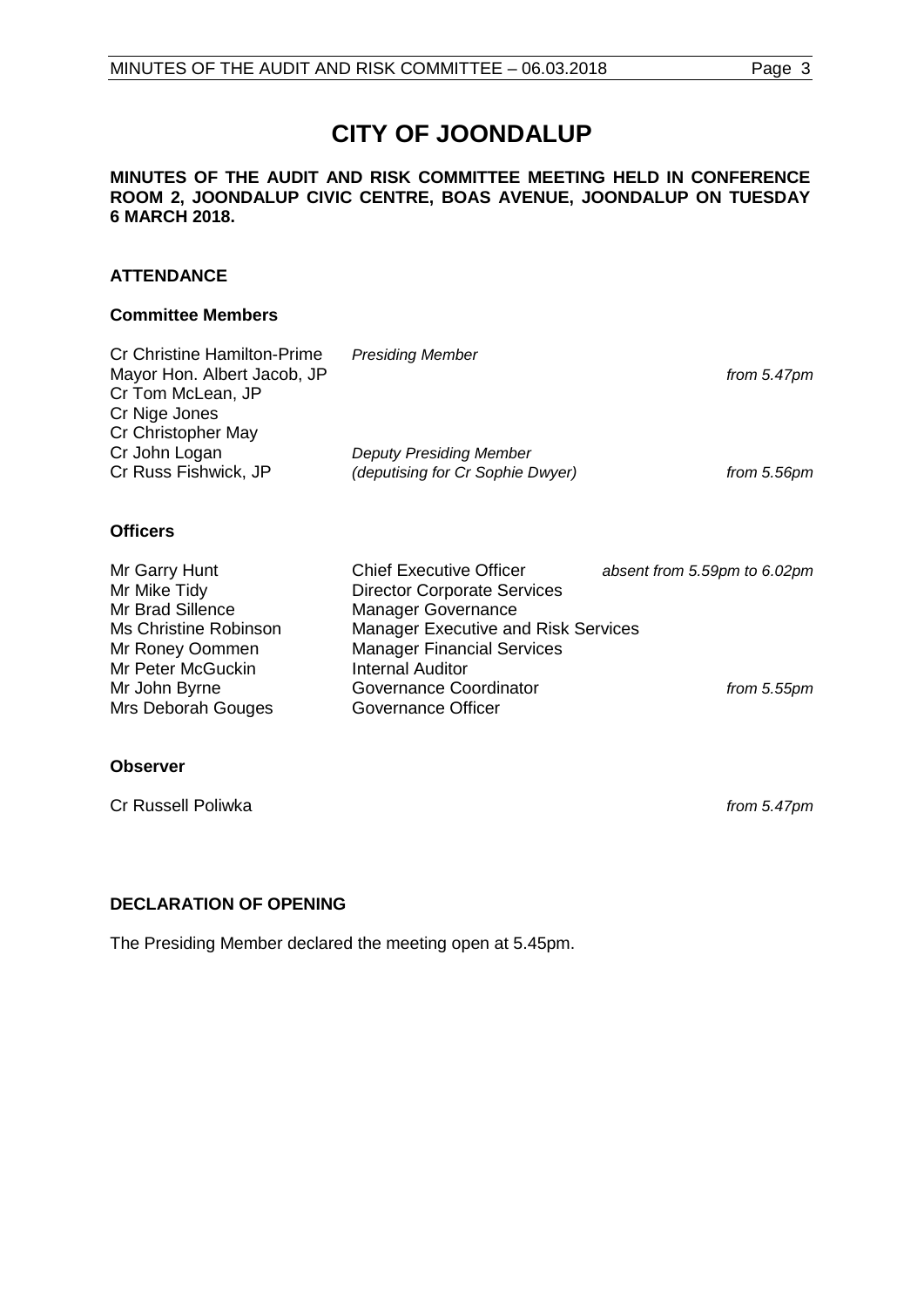#### **DECLARATIONS OF INTEREST**

#### **Disclosures of interest affecting impartiality**

Elected Members (in accordance with Regulation 11 of the *Local Government [Rules of Conduct] Regulations 2007)* and employees (in accordance with the Code of Conduct) are required to declare any interest that may affect their impartiality in considering a matter. This declaration does not restrict any right to participate in or be present during the decision making process. The Elected Member/employee is also encouraged to disclose the nature of the interest.

| <b>Name/Position</b>      | Mr Garry Hunt, Chief Executive Officer.                       |  |  |
|---------------------------|---------------------------------------------------------------|--|--|
| <b>Item No./Subject</b>   | Item 6 - Confidential - Chief Executive Officer's Credit Card |  |  |
|                           | Expenditure (October - December 2017).                        |  |  |
| <b>Nature of interest</b> | Interest that may affect impartiality.                        |  |  |
| <b>Extent of Interest</b> | The Chief Executive Officer is the card holder.               |  |  |

#### <span id="page-3-0"></span>**APOLOGIES/LEAVE OF ABSENCE**

#### **Leave of Absence Previously Approved**

| Cr Sophie Dwyer             | 21 February to 31 March 2018 inclusive; |
|-----------------------------|-----------------------------------------|
| Cr John Chester             | 23 February to 19 March 2018 inclusive; |
| Cr Mike Norman              | 6 to 13 April 2018 inclusive;           |
| Mayor Hon. Albert Jacob, JP | 26 April to 7 May 2018 inclusive.       |

#### <span id="page-3-1"></span>**Request for Leave of Absence**

Cr Nige Jones 16 to 27 April and 20 to 25 May 2018 inclusive.

#### **CONFIRMATION OF MINUTES**

#### MINUTES OF THE AUDIT AND RISK COMMITTEE HELD ON 13 NOVEMBER 2017

**MOVED Cr Jones SECONDED Cr McLean that the minutes of the meeting of the Audit and Risk Committee held on 13 November 2017 be confirmed as a true and correct record.**

#### **The Motion was Put and CARRIED (5/0) CARRIED (5/0)**

**In favour of the Motion:** Crs Hamilton-Prime, Jones, Logan, McLean and May.

#### <span id="page-3-2"></span>**ANNOUNCEMENTS BY THE PRESIDING MEMBER WITHOUT DISCUSSION**

<span id="page-3-3"></span>Nil.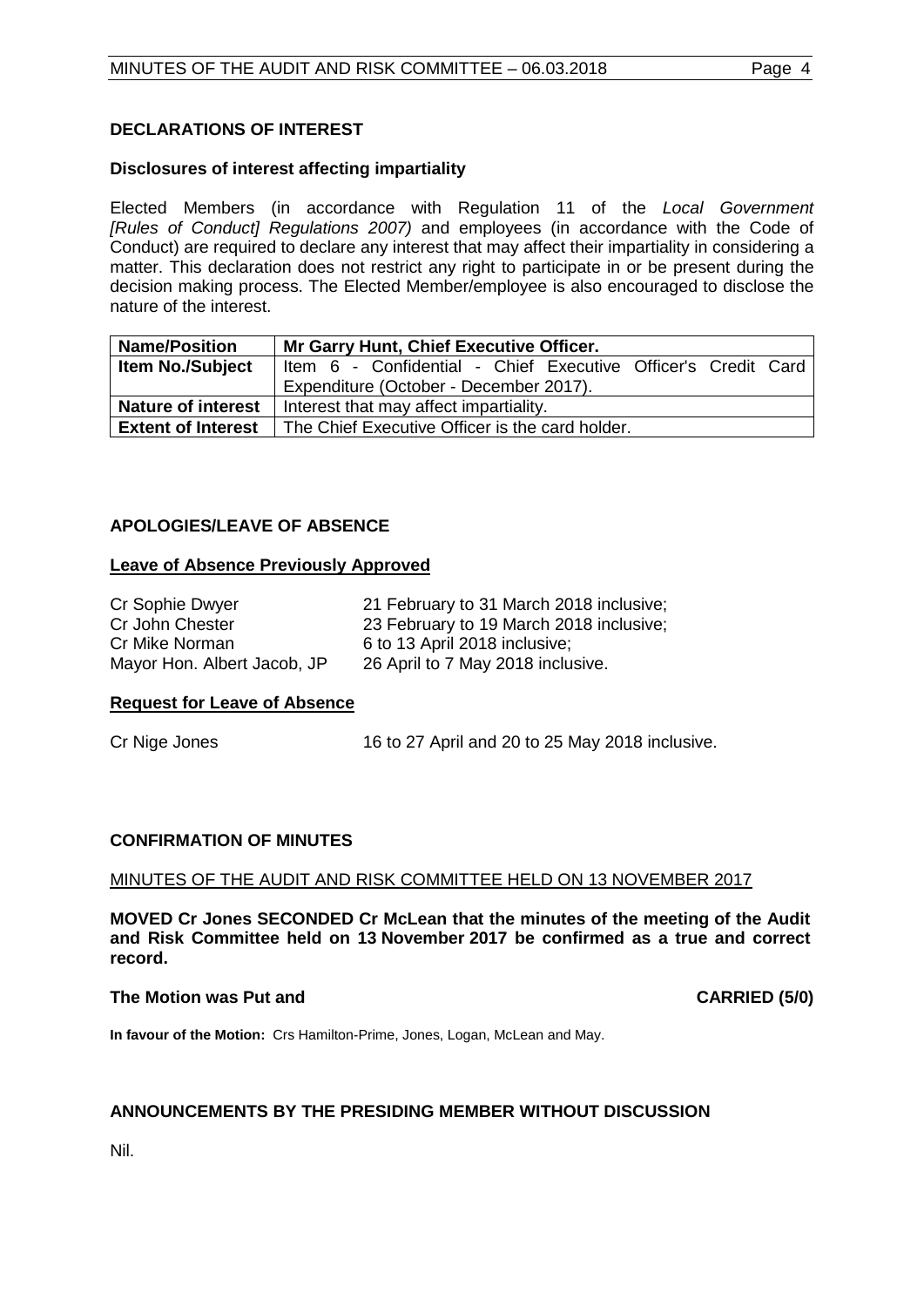#### **IDENTIFICATION OF MATTERS FOR WHICH THE MEETING MAY BE CLOSED TO THE PUBLIC**

In accordance with Clause 5.2 of the City's *Meeting Procedures Local Law 2013*, this meeting was not open to the public.

#### <span id="page-4-0"></span>**PETITIONS AND DEPUTATIONS**

Nil.

*Mayor Jacob and Cr Poliwka entered the room at 5.47pm.*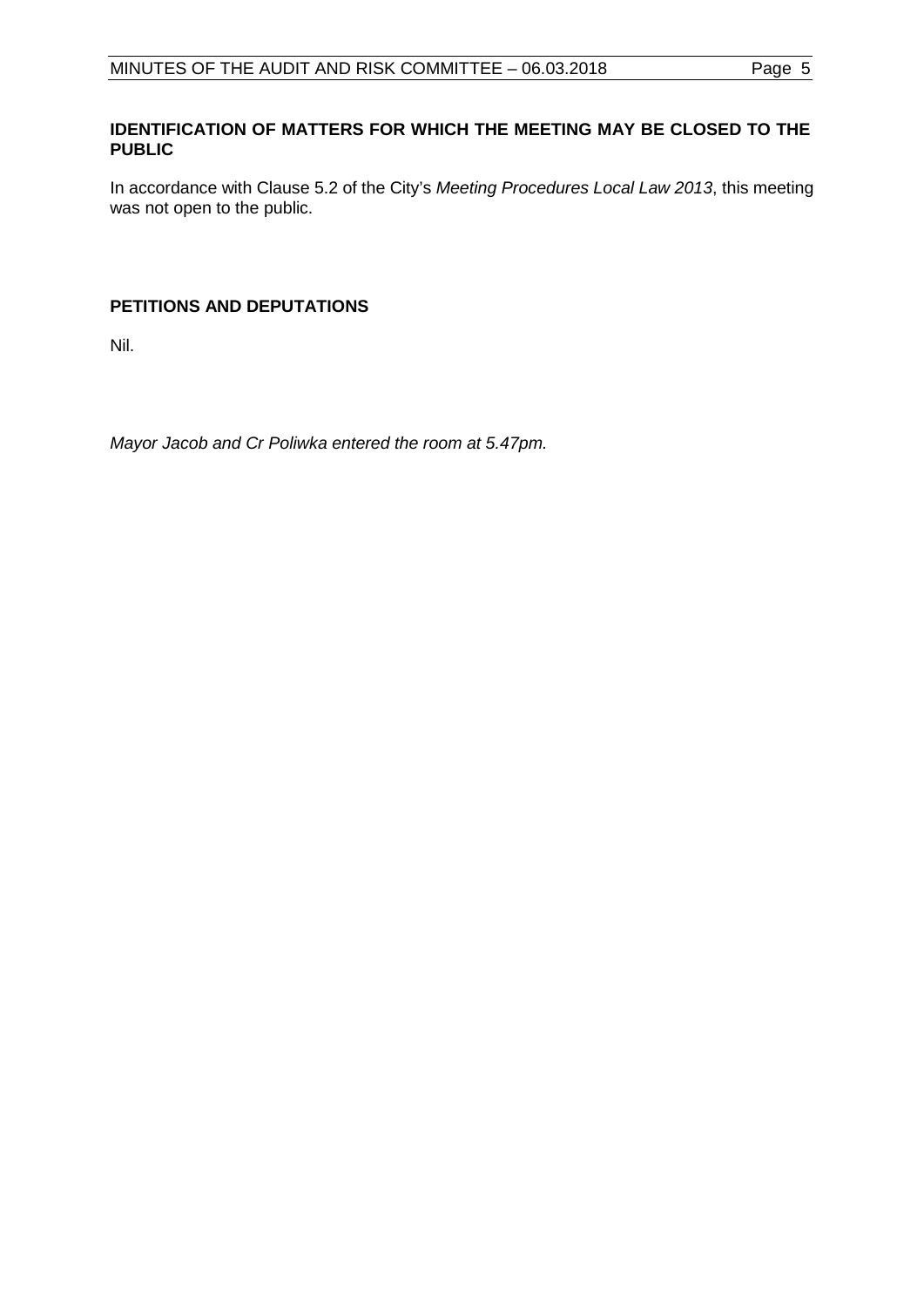#### <span id="page-5-0"></span>**REPORTS**

<span id="page-5-1"></span>

| ITEM 1                                | <b>2017 COMPLIANCE AUDIT RETURN</b>                                                                                                                                                              |
|---------------------------------------|--------------------------------------------------------------------------------------------------------------------------------------------------------------------------------------------------|
| <b>WARD</b>                           | All                                                                                                                                                                                              |
| <b>RESPONSIBLE</b><br><b>DIRECTOR</b> | Mr Garry Hunt<br>Office of the CEO                                                                                                                                                               |
| <b>FILE NUMBER</b>                    | 32481, 09492, 101515                                                                                                                                                                             |
| <b>ATTACHMENTS</b>                    | Attachment 1<br>2017 Compliance Audit Return                                                                                                                                                     |
| <b>AUTHORITY / DISCRETION</b>         | Executive - The substantial direction setting and oversight<br>role of Council, such as adopting plans and reports,<br>accepting tenders, directing operations, setting and<br>amending budgets. |

#### **PURPOSE**

For Council to adopt the City's 2017 Compliance Audit Return (the Return) prior to it being submitted to the Department of Local Government, Sport and Cultural Industries (DLGSC).

#### **EXECUTIVE SUMMARY**

The DLGSC Compliance Audit Return for the period 1 January to 31 December 2017 has been completed and is required to be adopted by Council before being submitted to the DLGSC by 31 March 2018.

*It is therefore recommended that Council:*

- *1 ADOPTS the completed 2017 Local Government Compliance Audit Return for the period 1 January to 31 December 2017 forming Attachment 1 to this Report;*
- *2 in accordance with Regulation 15 of the Local Government (Audit) Regulations 1996, SUBMITS the completed Compliance Audit Return as detailed in Part 1 above, to the Department of Local Government, Sport and Cultural Industries.*

#### **BACKGROUND**

Regulation 14 of the *Local Government (Audit) Regulations 1996* requires a local government to carry out a compliance audit for the period 1 January to 31 December in each year. After carrying out a compliance audit the local government is to prepare a compliance audit return in a form approved by the Minister. The Audit and Risk Committee is to review the Return before it is presented to Council for adoption.

Regulation 15 requires the Return to be certified by the Mayor and the Chief Executive Officer before being submitted to the DLGSC, along with the relevant section of the minutes, by 31 March next following the period to which the Return relates.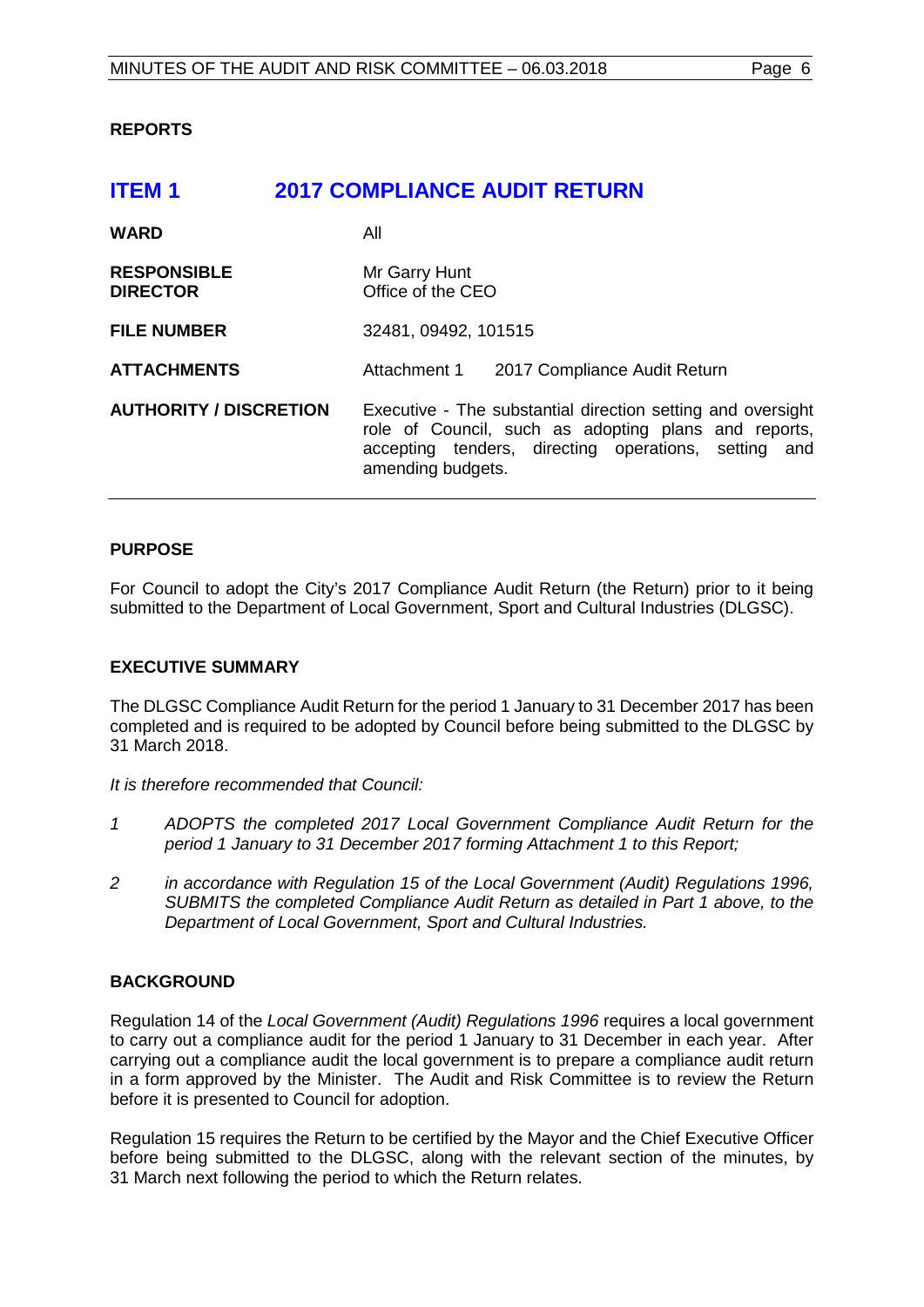The 2017 Return was made available to local government authorities by the DLGSC via its centralised portal. The 2017 Return is similar to previous years and focuses on high risk areas of compliance and statutory reporting as prescribed in Regulation 13 of the *Local Government (Audit) Regulations 1996.*

An additional category of Integrated Planning and Reporting has been added to the 2017 Return for the first time.

### **DETAILS**

The 2017 Return contains the following compliance categories:

- Commercial Enterprises by Local Governments.
- Delegation of Power / Duty.
- Disclosure of Interest.
- Disposal of Property.
- Elections.
- Finance.
- Integrated Planning and Reporting.
- Local Government Employees.
- Official Conduct.
- Tenders for Providing Goods and Services.

The relevant Managers were required to complete the responses to the questions which were approved by their Director before being forwarded to the Internal Auditor for review. The Return has been completed and is now required to be adopted by Council before being finalised and submitted to the DLGSC by 31 March 2018.

It should be noted that the Return indicates one incident of non-compliance under the category Disclosure of Interest where one employee did not lodge their annual return by 31 August 2017. The employee was on extended leave and submitted their annual return when they returned to work.

#### **Legislation / Strategic Community Plan / policy implications**

| Legislation                     | Regulations 14 and 15 of the Local Government (Audit)<br>Regulations 1996.                                      |
|---------------------------------|-----------------------------------------------------------------------------------------------------------------|
| <b>Strategic Community Plan</b> |                                                                                                                 |
| <b>Key theme</b>                | Governance and Leadership.                                                                                      |
| <b>Objective</b>                | Corporate capacity.                                                                                             |
| <b>Strategic initiative</b>     | Demonstrate accountability through robust reporting that<br>is relevant and easily accessible by the community. |

#### **Risk management considerations**

The risk associated with Council failing to adopt the 2017 Return would result in non-compliance with the legislative requirements of the *Local Government (Audit) Regulations 1996*.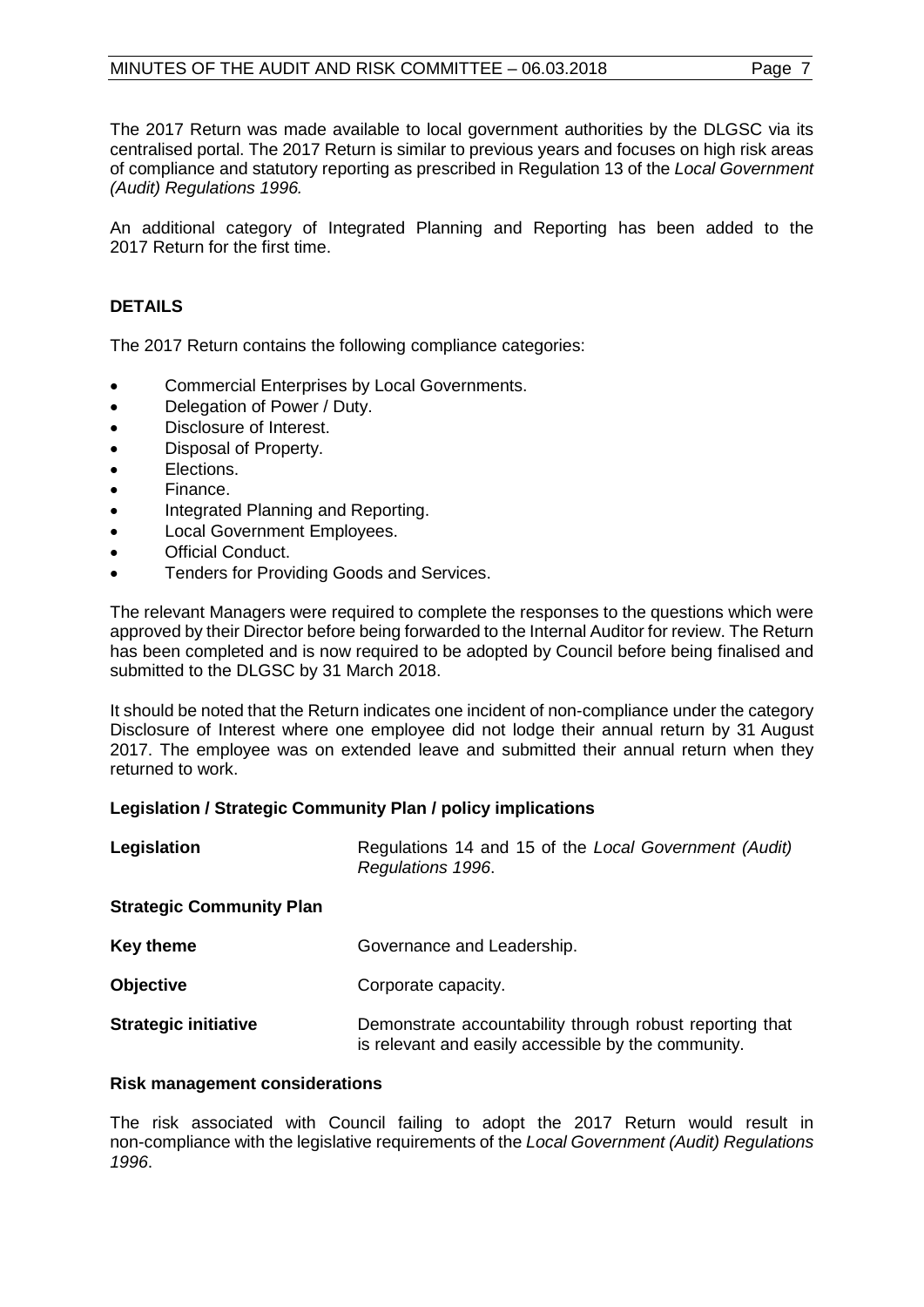#### **Financial / budget implications**

Not applicable.

#### **Regional significance**

Not applicable.

#### **Sustainability implications**

Not applicable.

#### **Consultation**

Not applicable.

#### **COMMENT**

The responses in the 2017 return reveal a high level of compliance by the City with legislation.

#### **VOTING REQUIREMENTS**

Simple Majority.

**MOVED Cr McLean, SECONDED Cr Jones that Council:**

- **1 ADOPTS the 2017 Local Government Compliance Audit Return for the period 1 January 2017 to 31 December 2017 forming Attachment 1 to this Report;**
- **2 in accordance with Regulation 15 of the** *Local Government (Audit) Regulations 1996***, SUBMITS the completed 2017 Compliance Audit Return as detailed in Part 1 above to the Department of Local Government, Sport and Cultural Industries.**

#### The Motion was Put and **CARRIED** (6/0)

**In favour of the Motion:** Cr Hamilton-Prime, Mayor Jacob, Crs Jones, Logan, McLean and May.

*Appendix 1 refers*

*To access this attachment on electronic document, click here[: Attach1agnAUDIT180306.pdf](http://www.joondalup.wa.gov.au/files/committees/AURI/2018/Attach1agnAUDIT180306.pdf)*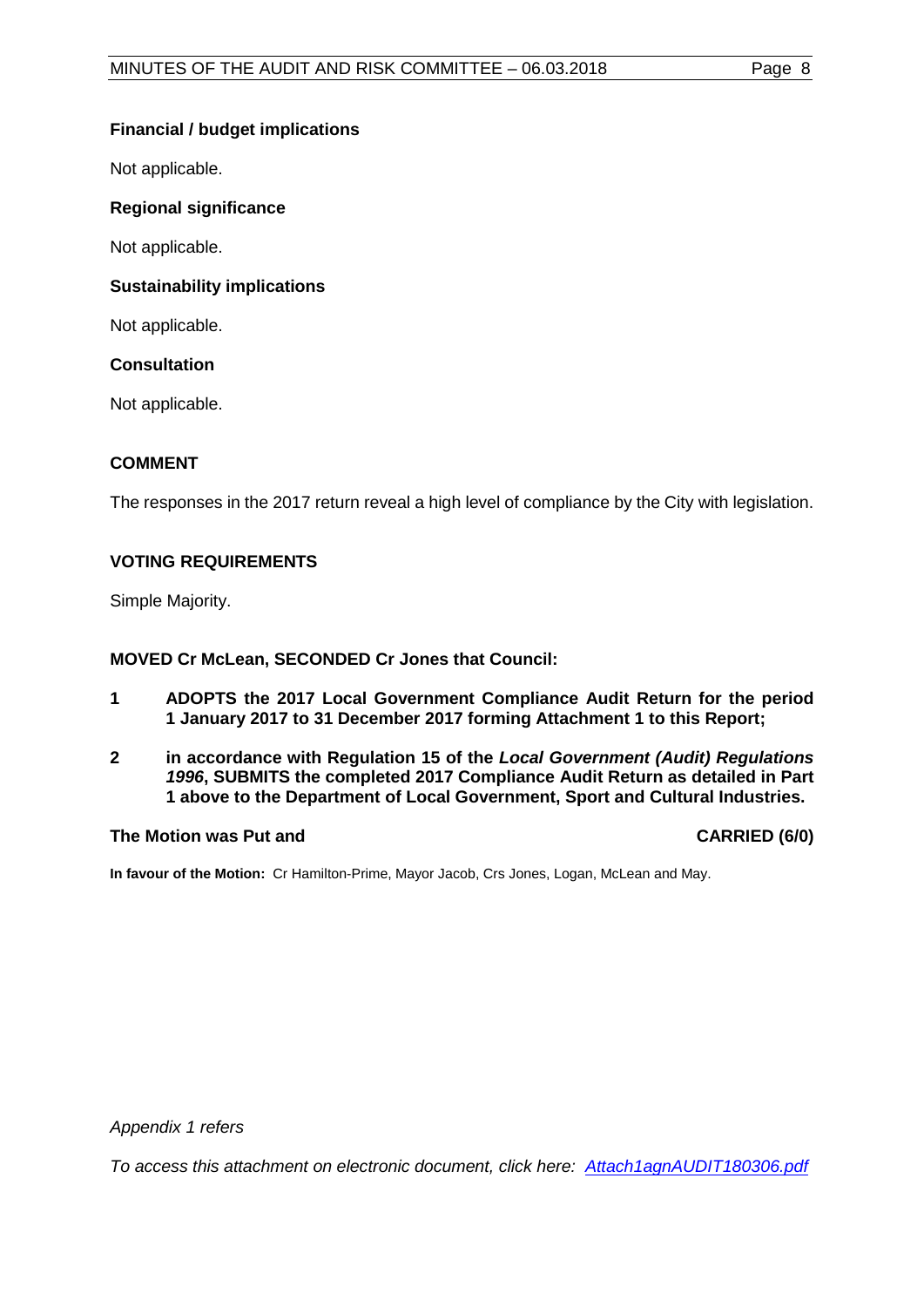# <span id="page-8-0"></span>**ITEM 2 EXTERNAL MEMBER TO AUDIT AND RISK COMMITTEE**

| <b>WARD</b>                           | All                                                                                                                                                                                                 |
|---------------------------------------|-----------------------------------------------------------------------------------------------------------------------------------------------------------------------------------------------------|
| <b>RESPONSIBLE</b><br><b>DIRECTOR</b> | Mr Garry Hunt<br>Office of the CEO                                                                                                                                                                  |
| <b>FILE NUMBER</b>                    | 107022, 101515                                                                                                                                                                                      |
| <b>ATTACHMENTS</b>                    | Nil                                                                                                                                                                                                 |
| <b>AUTHORITY / DISCRETION</b>         | Executive - The substantial direction setting and oversight<br>role of Council, such as adopting plans and reports,<br>accepting tenders, directing operations, setting<br>and<br>amending budgets. |

#### **PURPOSE**

For Council to consider its options regarding the appointment of an external member to the Audit and Risk Committee.

#### **EXECUTIVE SUMMARY**

The former Audit Committee was renamed the Audit and Risk Committee at the Special Meeting of Council held on 6 November 2017, following the local government elections in October 2017. For the purposes of this report it is referred to as the committee.

The last external member of the committee resigned on 10 January 2013.

During May / June 2013 the City sought expressions of interest to fill the vacant position, however no submissions were received.

During December 2013 the expressions of interest process was recommenced. Five expressions of interest were received and presented to the committee at its meeting held on 10 March 2014 (Item 4 refers) for consideration. The committee recommended one of the candidates be appointed as the external member subject to a satisfactory interview. Following the interview held on 8 April 2014, it was decided not to appoint the candidate as the external member to the committee.

The position of external member to the committee has remained vacant since January 2013, with subsequent restructuring of the committee in 2015 and 2017 not including any external member representation in its composition.

At its meeting held on 13 November 2017, the Audit and Risk Committee resolved as follows:

*"That the Audit and Risk Committee request the Chief Executive Officer prepare a Report on the appointment of an External Member to the Audit and Risk Committee through an expression of interest process."*

*It is therefore recommended that Council:*

- *1 AGREES in-principle to amend the composition of the Audit and Risk Committee to include external member representation;*
- *2 REQUESTS the Chief Executive Officer to advertise for expressions of interest for the position of external member of the Audit and Risk Committee;*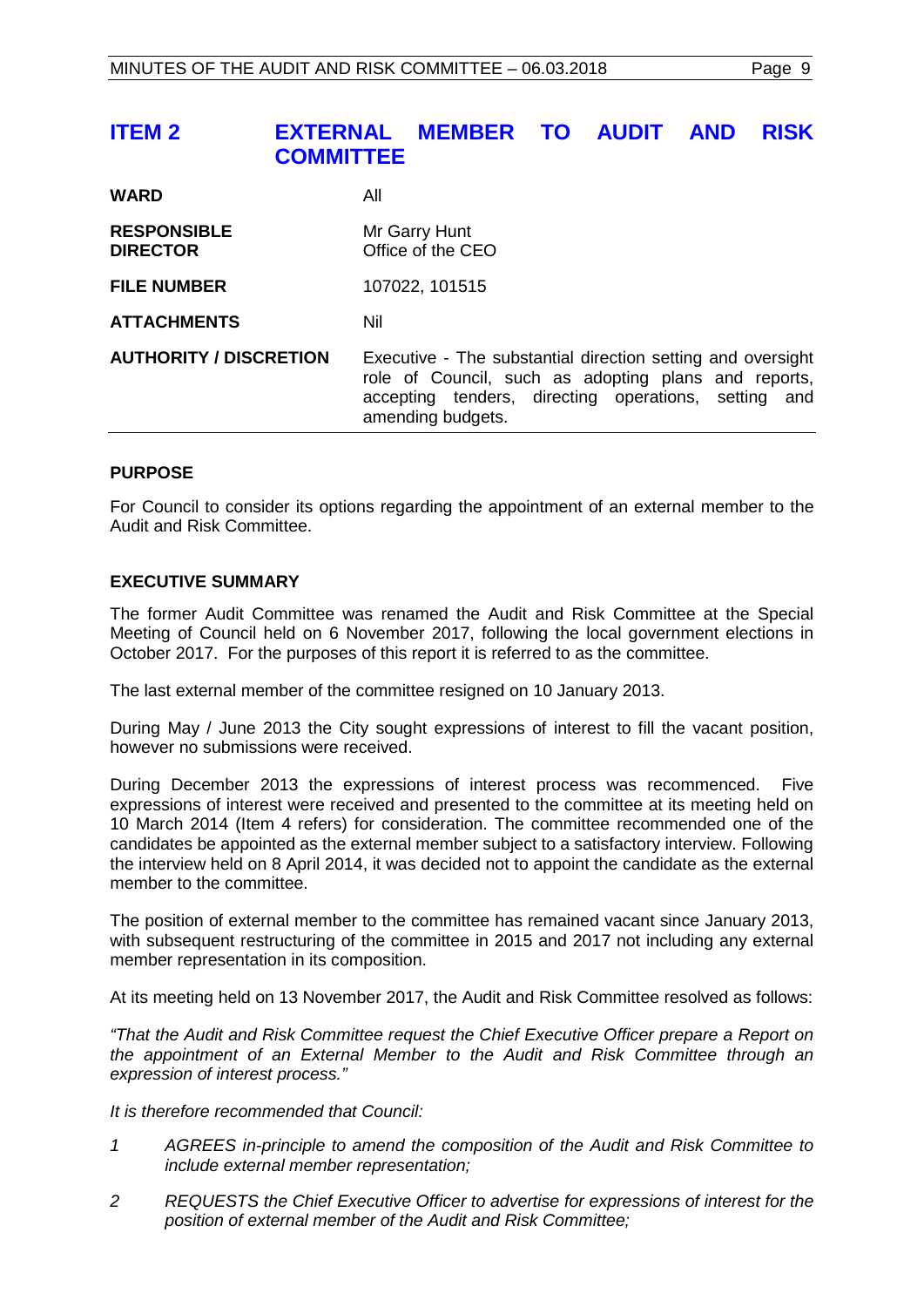- *3 CONSIDERS if the external member is required to be a resident of the City of Joondalup and / be enrolled to vote in the elections for the City in accordance with the provisions of the Local Government Act 1995;*
- *4 AGREES the external member will be reimbursed for expenditure relating to attendance at meetings of the Audit and Risk Committee in accordance with Regulation 31(1) of the Local Government (Administration) Regulations 1996.*

#### **BACKGROUND**

The former Audit Committee was established at the ordinary Council meeting held on 14 March 2000 (CJ042-03/00 refers). The purpose of the committee at that time was to oversee the internal and external audit, risk management and compliance functions of the City.

At that time the committee comprised seven Elected Members plus an independent external member. The previous external member resigned from the committee 10 January 2013.

The committee and subsequently Council considered the issue of appointing a replacement external member. At its meeting held on 16 April 2013 (CJ057-04/13 refers), Council resolved to call for expressions of interest to fill the position of external member to the committee.

The expressions of interest process commenced on 16 May 2013 and concluded on 3 June 2013, with the following activities undertaken to encourage expressions of interest:

- Advertisement placed in the *Joondalup Weekender*.
- Email distributed to CPA Australia and the Institute of Chartered Accountants, requesting they inform their members of the opportunity.
- Public notice placed on the City's website directing interested applicants to an information pack developed for prospective members.
- Development of an online form to simplify the expression of interest process.

Despite the City undertaking both a community based advertising approach, as well as a targeted approach of finance professionals, no submissions were received and no enquiries were received by City officers regarding the external member vacancy.

This outcome was reported to the committee at its meeting held on 12 August 2013 and subsequently resolved by Council at its meeting held on 24 September 2013 (CJ184-09/13 refers) as follows:

"*That Council leave the position of external member to the Audit Committee vacant and reconsider an appointment following the October 2013 local government elections.*".

Following the local government elections, the expression of interest process was recommenced on 28 November 2013 and concluded on 13 December 2013. An advertisement was placed in the *Joondalup Weekender* and on the City's website.

The advertisement stipulated that applicants must meet the following essential criteria:

- Be a member of CPA Australia or the Institute of Chartered Accountants.
	- Demonstrate their knowledge and experience of:
		- Business or financial management / reporting
		- Risk management systems and procedures
		- Internal business controls
		- Legislative compliance programs.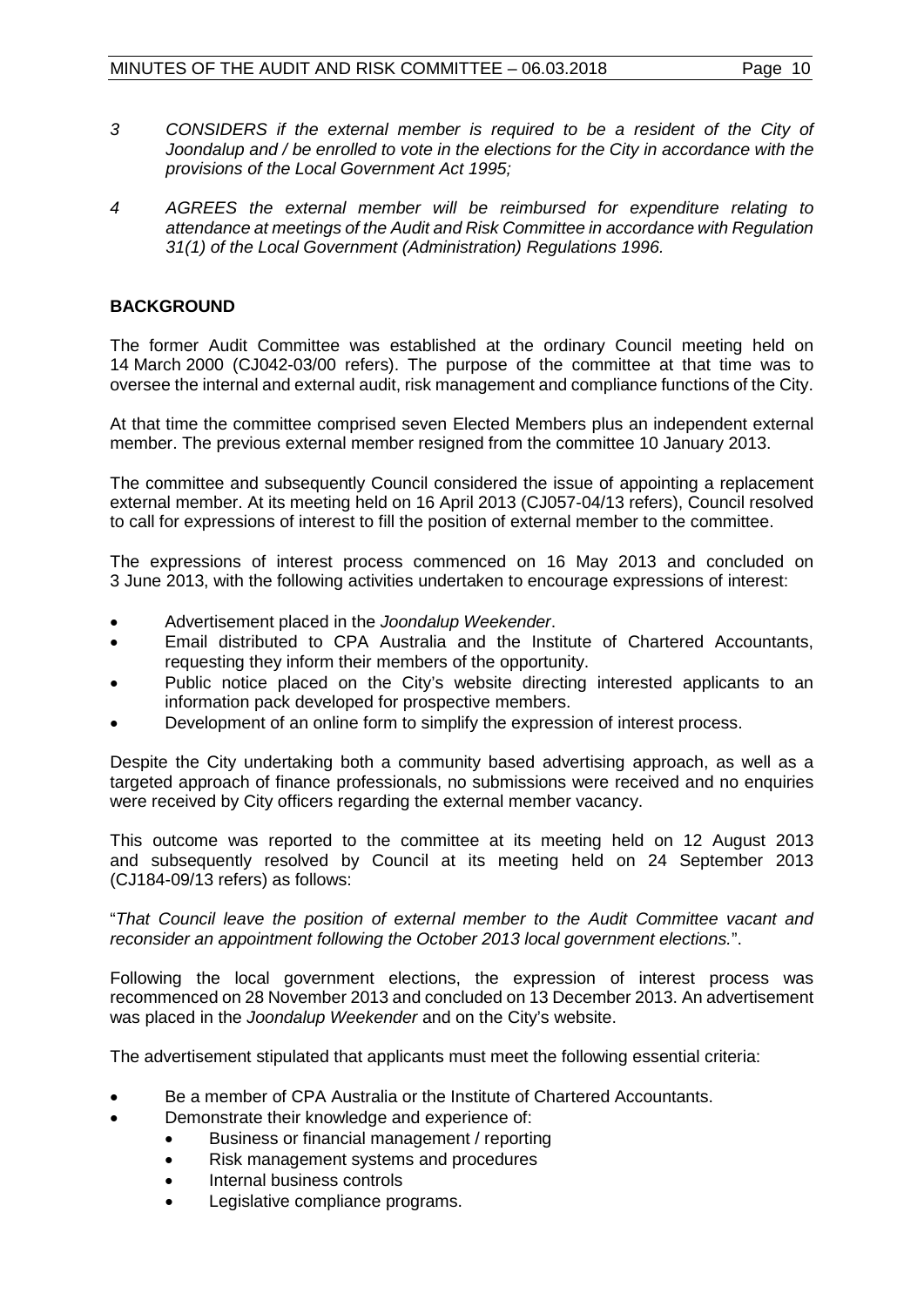The following attributes were considered to be preferential criteria:

- Exposure to local government financial management and reporting.
- Reside within the City of Joondalup and / or be enrolled to vote in the elections for the City in accordance with the provisions of the *Local Government Act 1995*.

Five expressions of interest were received and provided to the committee at its meeting held on 10 March 2014 (Item 4 refers) for consideration in appointing an external member to the committee. It was resolved that Council appoint one of the candidates as the external member of the committee for a term to expire in October 2015, subject to a satisfactory interview with the Presiding Member of the committee, the Chief Executive Officer and the Director Corporate Services.

An interview was held on 8 April 2014, following which it was decided not to appoint the preferred candidate as the external member of the committee.

Following the 2015 elections and the restructuring of the committee, the committee was re-established by Council without an external member in its composition. Following the 2017 local government elections the committee was re-established as the Audit and Risk Committee, again without an external member representative in its composition.

### **DETAILS**

The former position of external member remained vacant from January 2013 to October 2015, following which subsequent committees have been established by Council without any external member representation. Following the resolution of the committee at its meeting held on 13 November 2017 Council is consider whether to include an external member in the committee composition and if so, to commence appointment by an Expression of Interest process.

Should Council agree in-principle to amend the composition of the committee to include an external member, it is considered the appointment process ought to commence and once a suitable incumbent selected, then a further report be presented to Council to formally amend the composition of the committee and appoint the preferred applicant at that time. This removes any issue associated with creating the position and it remaining vacant until an appointment is made, thereby resolving any quorum issues.

#### **Issues and options considered**

Council can either:

- amend the composition of the committee to include the position of external member or
- leave the composition of the committee as is.

If Council decides to include an external member in the committee composition, further points to be considered for the appointment of such a member include:

- the qualifications and experience required for the position of external member
- if the external member should be a resident of the City
- if the external member is to be reimbursed for expenses incurred.

Section 5.100 of the *Local Government Act 1995* relates to payments for certain committee members and prevents the City from paying an attendance fee to the external member. The City can however decide to reimburse the external member any expenditure incurred.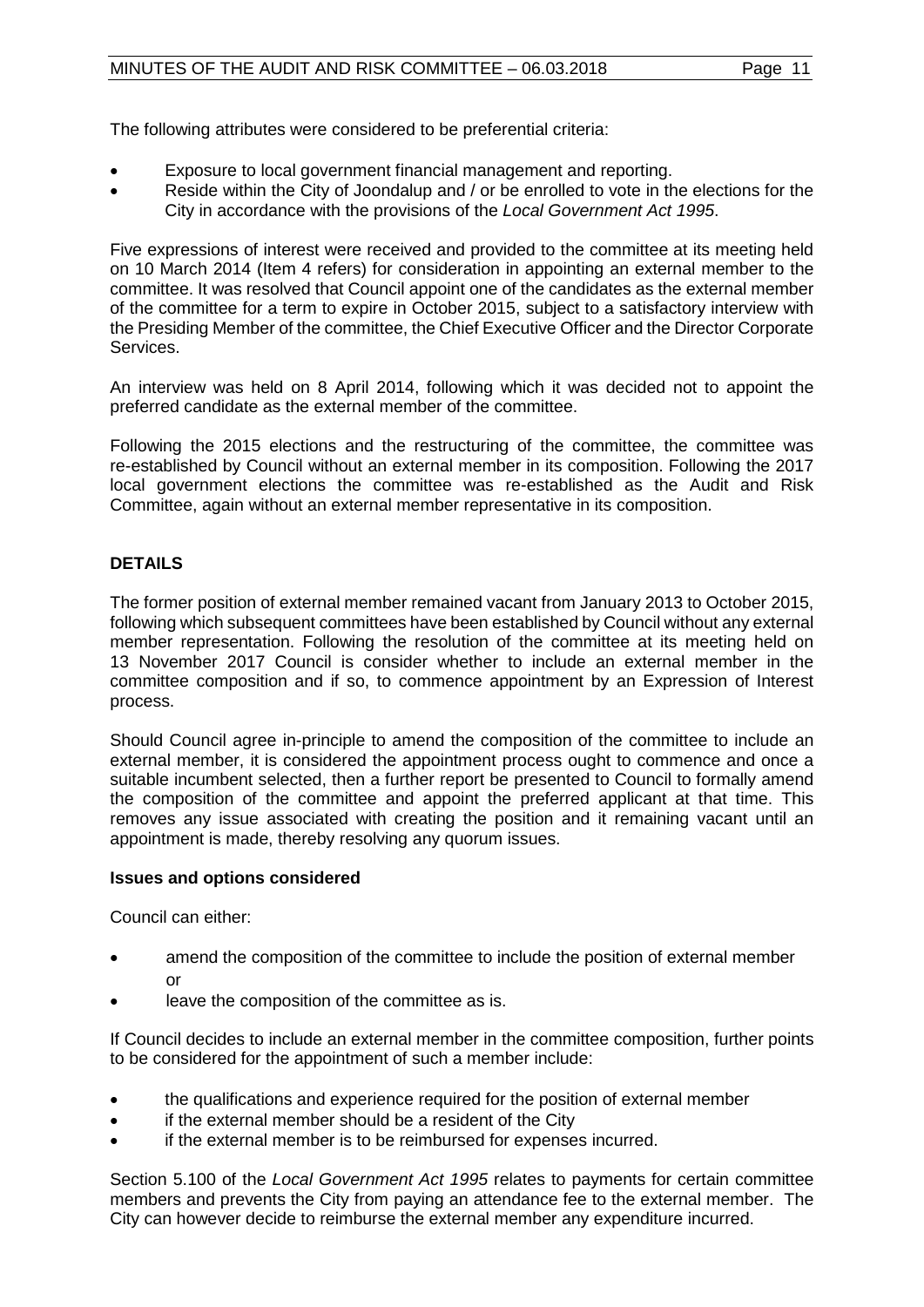*5.100 Payments for certain committee members*

- *(1) A person who is a committee member but who is not a council member or an employee is not to be paid a fee for attending any committee meeting.*
- *(2) Where –*
	- *(a) a local government decides that any person who is a committee member but who is not a council member or an employee is to be reimbursed by the local government for an expense incurred by the person in relation to a matter affecting the local government; and*
	- *(b) a maximum amount for reimbursement of expenses has been determined for the purposes of section 5.98(3)(b),*

*the local government must ensure that the amount reimbursed to that person does not exceed that maximum.* 

It should be noted that the previous external member to the committee was a resident of the City and did not receive any reimbursements from the City relating to attendance at meetings of the committee. If Council decides to reimburse the external member for expenditure incurred and associated with attending meetings of the committee, these are limited to the following:

- Rental charges for a telephone and facsimile connection.
- Child care and travel costs.

Furthermore, the extent of reimbursement is limited by annual determination of the Salaries and Allowances Tribunal (the Tribunal). The current reimbursement limits are as follows:

| <b>Expense type</b>             | <b>Amount payable</b> |
|---------------------------------|-----------------------|
| Child care expenses rate        | Up to $$25 / hour$ .  |
| <b>Telephone Rental Charges</b> | Actual cost.          |

The travel reimbursement rates for elected members and committee members are those set under Section 30.6 of the *Local Government Officers' (Western Australia) Interim Award 2011*. The rates are as follows:

| Engine displacement (in cubic centimetres) |        |                                                        |       |
|--------------------------------------------|--------|--------------------------------------------------------|-------|
| <b>Area and Details</b>                    |        | Over 2600cc   Over 1600cc to 2600cc   1600cc and under |       |
| <b>Cents per kilometre</b>                 |        |                                                        |       |
| Metropolitan area                          | 93.97  | 67.72                                                  | 55.85 |
| South West Land Division                   | 95.54  | 68.66                                                  | 56.69 |
| North of 23.5 Latitude                     | 103.52 | 74.12                                                  | 61.21 |
| Rest of state                              | 99.01  | 70.87                                                  | 58.37 |
| Motor cycle                                |        | Rate c/km                                              |       |
| Distance travelled                         |        | 32.55                                                  |       |

The following table provides details relating to the external members of a selection of other local governments:

| <b>Local Government</b> | <b>Has</b><br>external<br>an<br>member? | Required to be a local<br>resident? |
|-------------------------|-----------------------------------------|-------------------------------------|
| City of Stirling        | Yes                                     | No                                  |
| City of Melville        | Yes                                     | Yes                                 |
| City of Perth           | Yes                                     | No                                  |
| City of Wanneroo        | <b>No</b>                               | N/A                                 |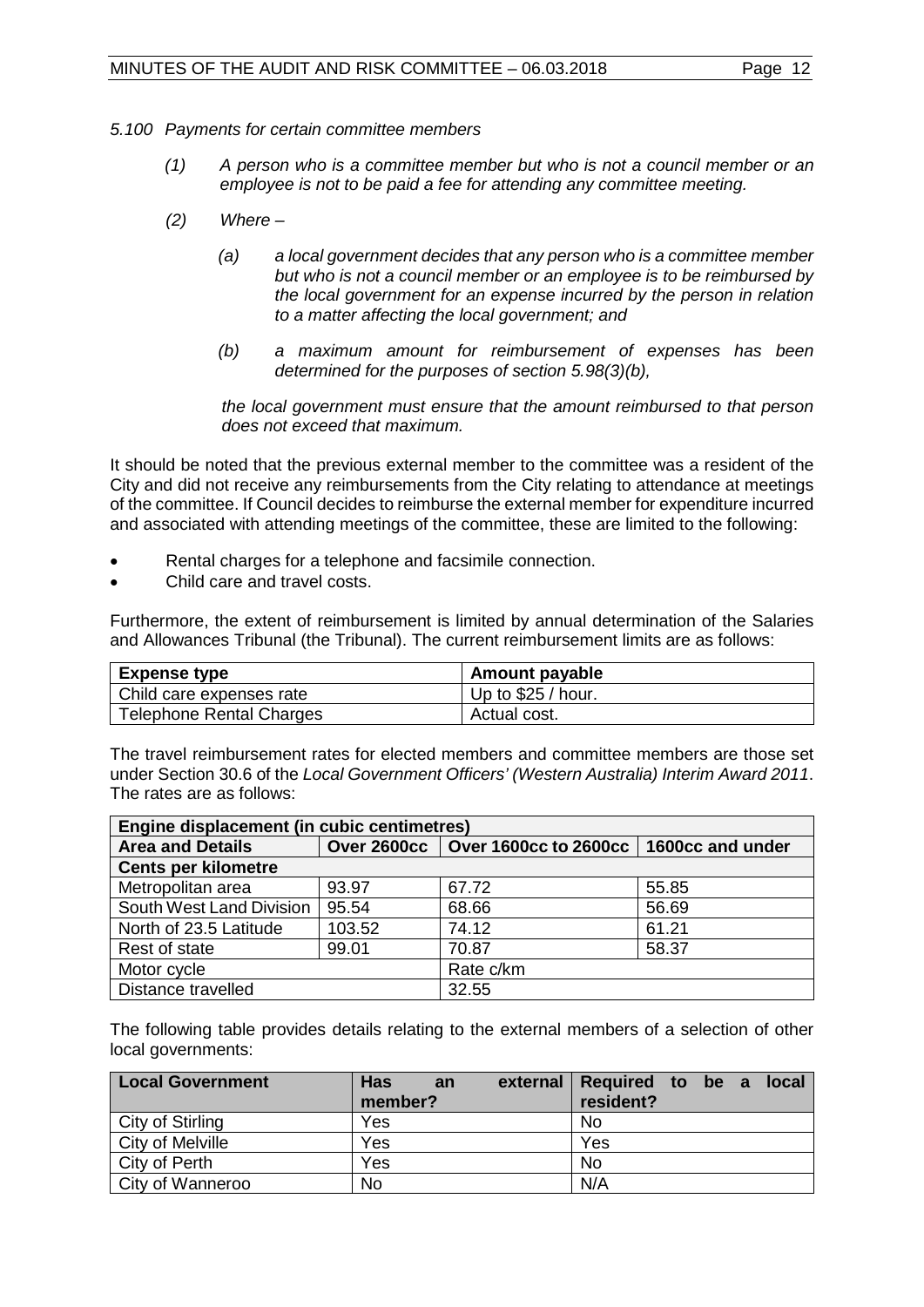#### **Legislation / Strategic Community Plan / policy implications**

| Legislation                     | <b>Local Government Act 1995.</b><br>Local Government (Administration) Regulations 1996.<br>Local Government (Audit) Regulations 1996. |  |
|---------------------------------|----------------------------------------------------------------------------------------------------------------------------------------|--|
| <b>Strategic Community Plan</b> |                                                                                                                                        |  |
| <b>Key theme</b>                | Governance and Leadership.                                                                                                             |  |
| <b>Objective</b>                | Active democracy.                                                                                                                      |  |
| <b>Strategic initiative</b>     | Optimise opportunities for the community to access and<br>participate in decision-making processes.                                    |  |
| <b>Policy</b>                   | Not applicable.                                                                                                                        |  |

#### **Risk management considerations**

Appointing an external member to the committee reduces the risks associated with being perceived as non-objective or non-independent. The introduction of valuable skills and qualifications contributes to the committee's reviewing and decision-making responsibilities.

#### **Financial / budget implications**

If it is determined that the external member may be reimbursed for expenses this will have minor budget implications.

#### **Regional significance**

Not applicable.

#### **Sustainability implications**

Not applicable.

#### **Consultation**

Should Council determine to amend the committee composition to include an external member and commence the process to appoint, the position will be advertised in the local newspaper. If it is determined that the external member is not required to be a resident of the City of Joondalup the position could also be advertised to a wider audience online.

#### **COMMENT**

The previous external member added value to the role of the committee through their experience, qualifications and independence. The inclusion of an external member warrants merit by meeting strategic initiatives of the City and offers an impartial view of the City's systems of internal control, risk management, legislative compliance and internal and external audit reporting.

It is therefore recommended that Council agrees in-principle to amend the committee composition to include an external member, enabling the Chief Executive Officer to commence the Expression of Interest process of appointing an external member to the Audit and Risk Committee.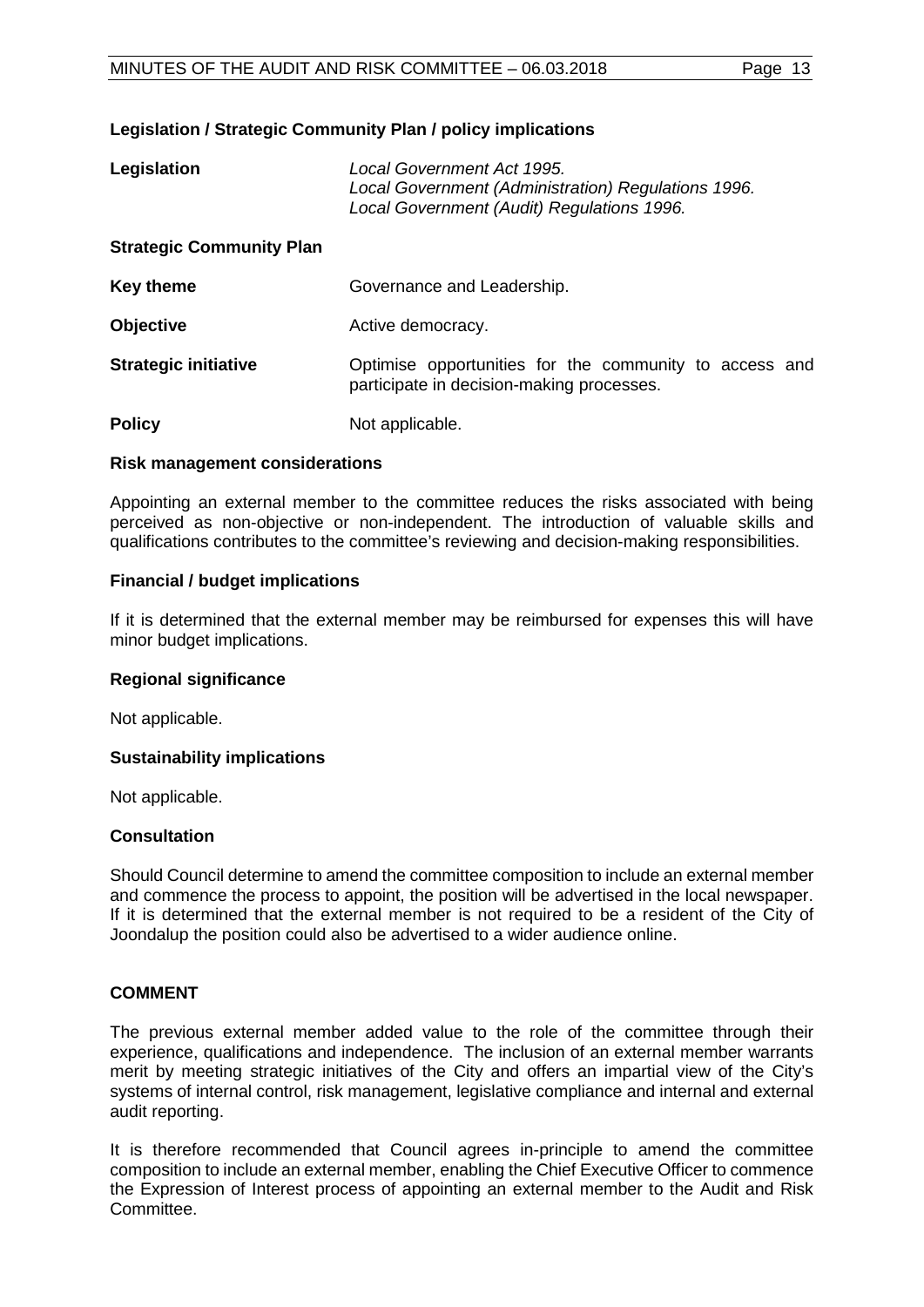#### **VOTING REQUIREMENTS**

Simple Majority.

### **OFFICER'S RECOMMENDATION**

That Council:

- 1 AGREES in-principle to amend the composition of the Audit and Risk Committee to include external member representation;
- 2 REQUESTS the Chief Executive Officer to advertise for expressions of interest for the position of external member of the Audit and Risk Committee;
- 3 CONSIDERS if the external member is required to be a resident of the City of Joondalup and / be enrolled to vote in the elections for the City in accordance with the provisions of the *Local Government Act 1995*;
- 4 AGREES the external member will be reimbursed for expenditure relating to attendance at meetings of the Audit and Risk Committee in accordance with Regulation 31(1) of the *Local Government (Administration) Regulations 1996.*

**MOVED Cr Jones, SECONDED Cr Logan that Council:**

- **1 AGREES in-principle to amend the composition of the Audit and Risk Committee to include external member representation;**
- **2 REQUESTS the Chief Executive Officer to advertise for expressions of interest for the position of external member of the Audit and Risk Committee;**
- **3 AGREES the external member is required to be a resident of the City of Joondalup and / be enrolled to vote in the elections for the City in accordance with the provisions of the** *Local Government Act 1995***;**
- **4 AGREES the external member will be reimbursed for expenditure relating to attendance at meetings of the Audit and Risk Committee in accordance with Regulation 31(1) of the** *Local Government (Administration) Regulations 1996.*

#### **The Motion was Put and CARRIED (6/0)**

<span id="page-13-0"></span>**In favour of the Motion:** Cr Hamilton-Prime, Mayor Jacob, Crs Jones, Logan, McLean and May.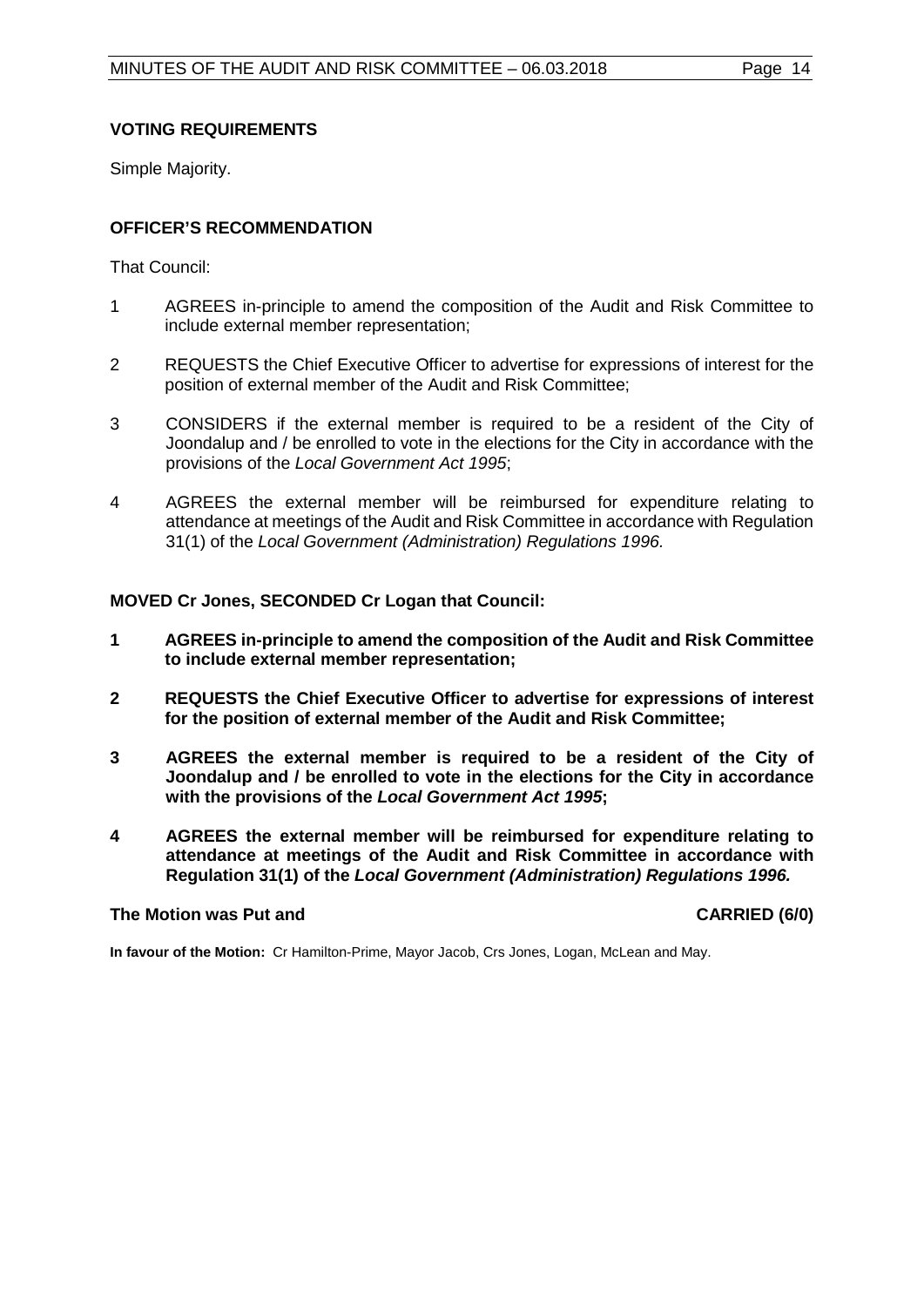# **ITEM 3 HALF YEARLY REPORT - CONTRACT EXTENSIONS – 1 JULY TO 31 DECEMBER 2017**

| <b>WARD</b>                           | All                                                                                                                                                    |  |
|---------------------------------------|--------------------------------------------------------------------------------------------------------------------------------------------------------|--|
| <b>RESPONSIBLE</b><br><b>DIRECTOR</b> | Mr Mike Tidy<br><b>Corporate Services</b>                                                                                                              |  |
| <b>FILE NUMBER</b>                    | 07032                                                                                                                                                  |  |
| <b>ATTACHMENTS</b>                    | Attachment 1<br><b>Contract Expenditure Report</b>                                                                                                     |  |
| <b>AUTHORITY / DISCRETION</b>         | Information - includes items provided to Council for<br>information purposes only that do not require a decision of<br>Council (that is for 'noting'). |  |

#### **PURPOSE**

For the Audit and Risk Committee to note the details of contracts extended by the Chief Executive Officer between 1 July to 31 December 2017.

#### **EXECUTIVE SUMMARY**

The schedule of contracts extended by the Chief Executive Officer during the year ended 31 December 2017 is provided in Attachment 1.

*It is recommended that the Audit and Risk Committee NOTES the contracts extended by the Chief Executive Officer during the period 1 July to 31 December 2017, forming Attachment 1 to this Report.*

#### **BACKGROUND**

At its meeting held on 1 November 2005 (Item CJ231-11/05 refers), Council resolved that a half-yearly report be prepared for the former Audit Committee detailing contracts that were originally approved by Council and have subsequently been extended by the Chief Executive **Officer** 

#### **DETAILS**

Council has delegated to the Chief Executive Officer the authority to approve all contract extensions on tenders approved by Council subject to a report to the Audit and Risk Committee being prepared on a half-yearly basis providing details of those contracts extended.

During the period 1 January to 30 June 2017 no contracts were extended, therefore no report was prepared.

During the period 1 July to 31 December 2017 two contracts were extended.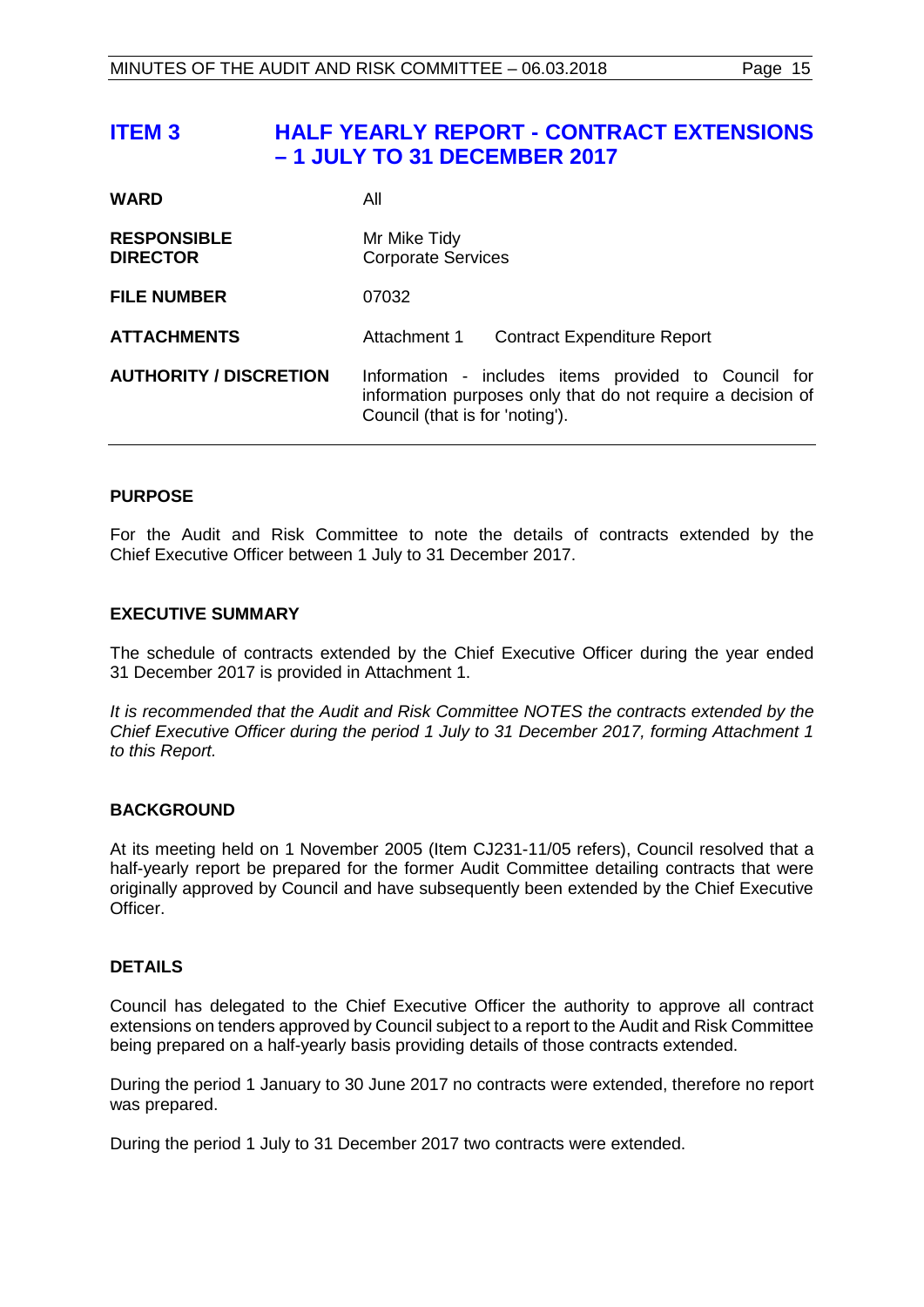In regard to the contract for Provision of Landscape Maintenance Services – Iluka Estate, this is for services to maintain the location covered by the Iluka Specified Area Rate (SAR). This is in two components. The level of works that the City would normally undertake and then the additional level of works funded by the SAR. The contract was for a lump sum for the operating maintenance services as they existed at the time of awarding the contract and then a schedule of rates for any additional maintenance and capital works that are undertaken. SAR works are agreed annually with the Residents Association and a SAR rate raised each year for the residents contribution. The SAR raised for 2017-18 was \$311,623. As the development of Iluka continues and hence also the SAR area so the maintenance and capital requirements continue to increase.

#### **Issues and options considered**

The option to extend the contracts by the Chief Executive Officer is required to maintain continuity of the applicable services to the City.

#### **Legislation / Strategic Community Plan / policy implications**

| Legislation | The City's legal advice is that under section 5.41(d) of the     |
|-------------|------------------------------------------------------------------|
|             | Local Government Act 1995 the Chief Executive Officer may        |
|             | be delegated the power to extend a contract $-$ provided the     |
|             | Chief Executive Officer does not extend the contract beyond      |
|             | the "total term of the Contract" specified by the Council in the |
|             | resolution.                                                      |

#### **Strategic Community Plan**

| Key theme                   | Governance and Leadership.                                                                                      |
|-----------------------------|-----------------------------------------------------------------------------------------------------------------|
| <b>Objective</b>            | Corporate capacity.                                                                                             |
| <b>Strategic initiative</b> | Demonstrate accountability through robust reporting that is<br>relevant and easily accessible by the community. |
| <b>Policy</b>               | Not applicable.                                                                                                 |

#### **Risk management considerations**

The delegated authority to extend contracts is limited to the original terms and conditions approved by resolution of Council when the tender was first awarded.

#### **Financial/budget implications**

In accordance with each individual contract and approved budget limits.

#### **Regional significance**

Not applicable.

#### **Sustainability implications**

Not applicable.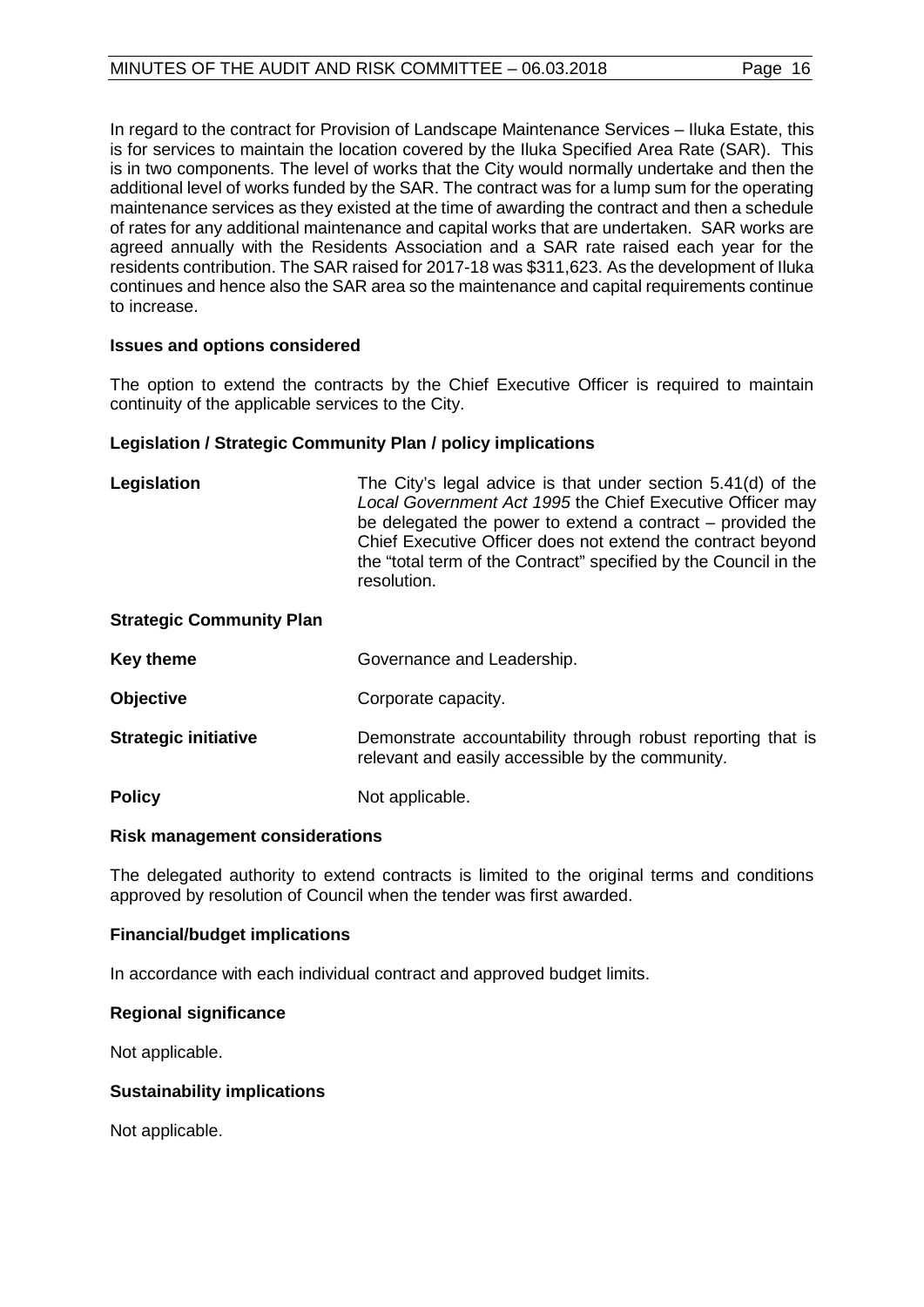#### **Consultation**

Not applicable.

#### **COMMENT**

This report provides the Audit and Risk Committee with details of contracts originally approved by Council or by the Chief Executive Officer under delegated authority, which have subsequently been extended by the Chief Executive Officer during the period from 1 July to 31 December 2017.

#### **VOTING REQUIREMENTS**

Simple Majority.

*The Governance Coordinator entered the Room at 5.55pm.* 

**MOVED Cr Jones, SECONDED Cr May that that the Audit and Risk Committee NOTES the contracts extended by the Chief Executive Officer during the period 1 July to 31 December 2017, forming Attachment 1 to this Report.**

#### **The Motion was Put and CARRIED (6/0)**

**In favour of the Motion:** Cr Hamilton-Prime, Mayor Jacob, Crs Jones, Logan, McLean and May.

*Cr Fishwick entered the room at 5.56pm.* 

*Appendix 2 refers*

*To access this attachment on electronic document, click here: [Attach2agnAUDIT180306.pdf](http://www.joondalup.wa.gov.au/files/committees/AURI/2018/Attach2agnAUDIT180306.pdf)*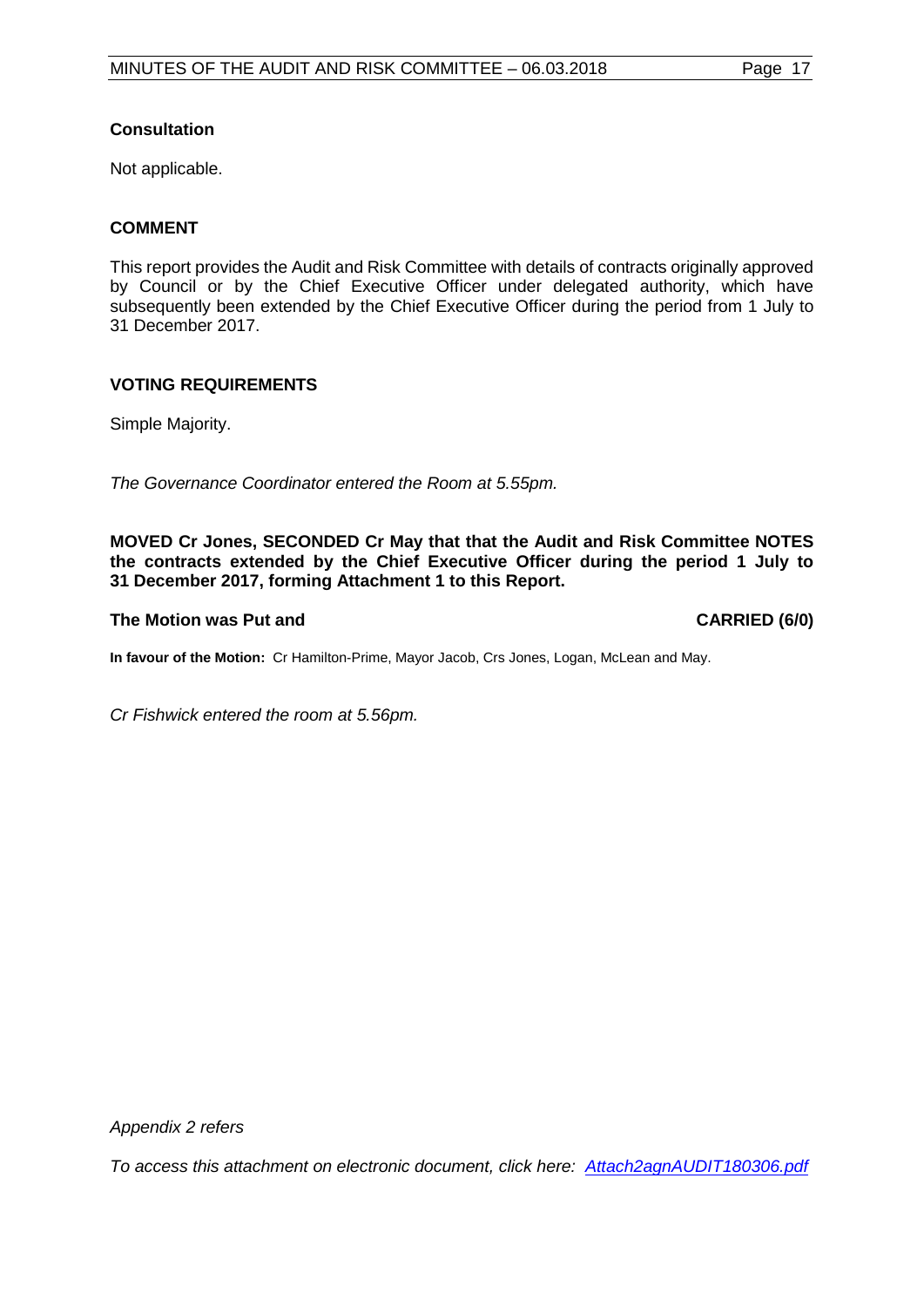# <span id="page-17-0"></span>**ITEM 4 HALF YEARLY REPORT – WRITE-OFF MONIES – 1 JULY TO 31 DECEMBER 2017**

| <b>WARD</b>                           | All                                                                                                                                                    |
|---------------------------------------|--------------------------------------------------------------------------------------------------------------------------------------------------------|
| <b>RESPONSIBLE</b><br><b>DIRECTOR</b> | Mr Mike Tidy<br><b>Corporate Services</b>                                                                                                              |
| <b>FILE NUMBER</b>                    | 07032, 101515                                                                                                                                          |
| <b>ATTACHMENTS</b>                    | Nil                                                                                                                                                    |
| <b>AUTHORITY / DISCRETION</b>         | Information - includes items provided to Council for<br>information purposes only that do not require a decision of<br>Council (that is for 'noting'). |
|                                       |                                                                                                                                                        |

#### **PURPOSE**

For the Audit and Risk Committee to note the amounts of monies written-off under delegated authority.

#### **EXECUTIVE SUMMARY**

The total amount written off under delegated authority during the six months ended 31 December 2017 was \$7,889.71. This amount mainly consisted of 5,428 small amounts of unpaid rates below the \$100 reportable limit totalling \$4,419.35.

The total amount includes the following items written off on the recommendation of the City's debt collection agency:

- One item for recreational trading licence of \$1,168.58.
- Two items of hall / room hire fees of \$884.89.
- One item of leisure centre court forfeiture fee of \$127.27.
- Five items of unpaid leisure centre membership fees of \$1,100.00.
- Three items totalling \$189.62 that are below the reportable limit of \$100.00.

*It is therefore recommended that the Audit and Risk Committee RECEIVES the report of amounts written off under delegated authority for the period 1 July to 31 December 2017.*

#### **BACKGROUND**

Section 6.12(1)(c) of the *Local Government Act 1995* gives the Council the power to write-off any amount of money owing to the City.

At its meeting held on 6 June 2006 (CJ079-06/06 refers) Council approved to delegate to the CEO the authority to write-off monies owed to the City, subject to a report being provided to the Audit and Risk Committee on a six-monthly basis on the exercise of this delegation for amounts between \$100 and \$20,000. The CEO under section 5.44 has delegated his authority to nominated employees, up to the limits provided in the instrument of delegation.

#### **DETAILS**

During the six months ended 31 December 2017 a total amount of \$7,889.71 was written-off as unrecoverable. This amount included the following: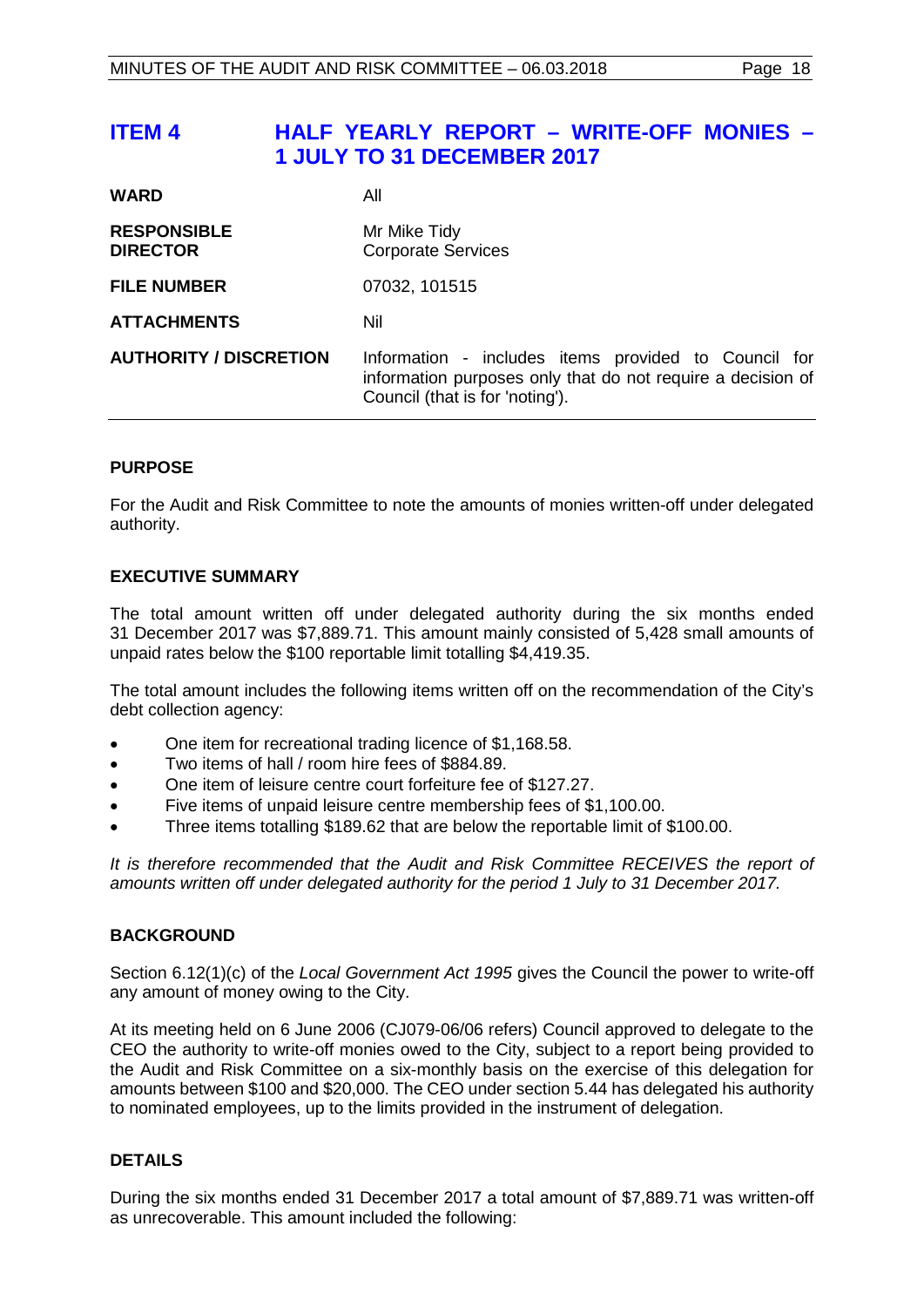• 5,428 items of small rates balances that are below the reportable limit, totalling \$4,419.35, representing in the main rounding decimals or minor penalty interest charges for a few days overdue payment where ratepayers did not pay the penalty or the full penalty and the cost of collection was, for all practical purposes, proving to be uneconomical.

The following table provides the details of nine reportable amounts written off during the six month period.

| <b>Item</b>    | Date of Invoice | <b>Nature of Debt</b>      | Amount \$ |
|----------------|-----------------|----------------------------|-----------|
|                | 19/02/2015      | Recreation trading licence | 1,168.58  |
| $\overline{2}$ | 13/03/2015      | Community hall hire        | 768.53    |
| 3              | 31/03/2016      | Library room hire          | 116.36    |
| 4              | 30/04/2015      | Court forfeiture fee       | 127.27    |
| 5              | 01/06/2016      | CLC membership arrears     | 180.00    |
| 6              | 01/06/2016      | CLC membership arrears     | 360.00    |
| 7              | 01/06/2016      | CLC membership arrears     | 209.09    |
| 8              | 01/06/2016      | CLC membership arrears     | 209.09    |
| 9              | 01/06/2016      | CLC membership arrears     | 141.82    |
|                |                 | <b>Total</b>               | 3,280.74  |

- Item 1 was for recreational trading licence at the Iluka Park for the period 1 August 2013 to 31 July 2014. Since the follow up actions for the overdue amount proved unsuccessful, the debt was referred to the debt collection agency. All efforts to trace the debtor including field calls to the address provided proved unsuccessful. The debt being uneconomical for any further action, it was recommended for write-off.
- Item 2 was for the hire of Emerald Park club rooms for the period 8 July 2014 to 11 November 2014. Attempts to contact the customer proved unsuccessful. The debt being outstanding for over three years and uneconomical to instigate further action, the debt was recommended for write- off.
- Items 3 related to the library meeting room hire on 11 March 2016. No response was received for the several attempts made to contact the debtor and being uneconomical to pursue, the debt was recommended for write-off.
- Item 4 related to forfeiture fees for a basketball team for forfeiting a game on 25 March 2015. No response was received for various attempts to contact the debtor and being uneconomical for further action, the debt was recommended for write-off.
- Items 5 to 9 were for arrears of leisure centre membership fees. Since the collection efforts by the leisure centre failed, the debts were handed over to the City's debt collectors. Attempts to contact the debtors were unsuccessful and being uneconomical to pursue any further, the debts were recommended for write-off.

#### **Issues and options considered**

Not applicable.

#### **Legislation / Strategic Community Plan / policy implications**

| Legislation | Section 6.12(1)(c) of the Local Government Act 1995. |
|-------------|------------------------------------------------------|
|             | Section 5.42 of the Local Government Act 1995.       |
|             | Section 5.44 of the Local Government Act 1995.       |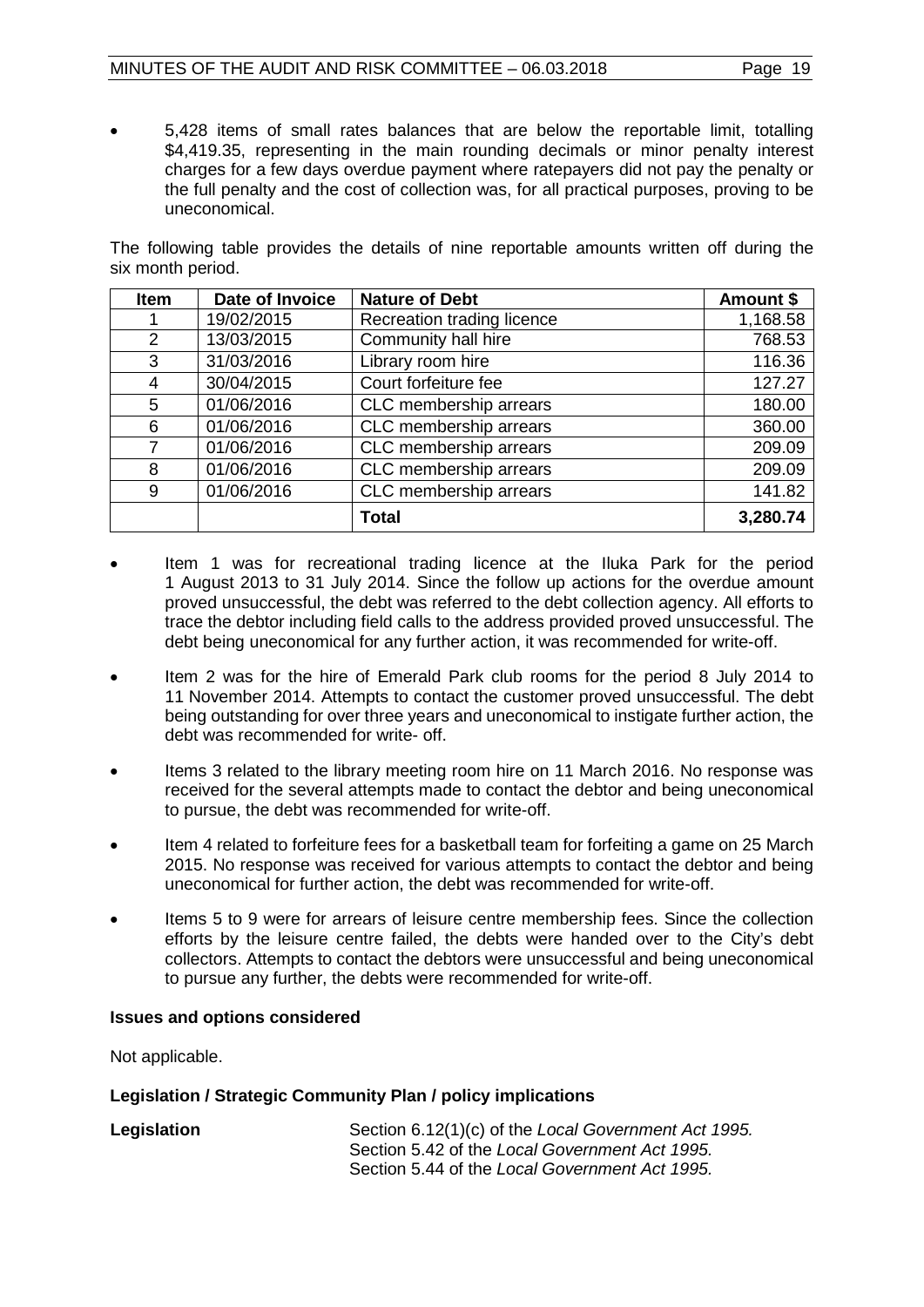#### **Strategic Community Plan**

| <b>Key theme</b>            | <b>Financial Sustainability.</b> |
|-----------------------------|----------------------------------|
| <b>Objective</b>            | Effective management.            |
| <b>Strategic initiative</b> | Not applicable.                  |
| <b>Policy</b>               | Not applicable.                  |

#### **Risk management considerations**

The amounts written-off are immaterial in value and are either unrecoverable or uneconomical to recover, none of which represent a noteworthy financial risk to the City.

#### **Financial/budget implications**

| Account no.                  | 3256                   |
|------------------------------|------------------------|
| <b>Budget Item</b>           | Bad Debts written-off. |
| <b>Annual Budget</b>         | \$13,500               |
| <b>Year to Date Budget</b>   | \$6,821                |
| <b>Year to Date Actual</b>   | \$7,890                |
| <b>Year to Date variance</b> | \$ (1,069)             |

#### **Regional significance**

Not applicable.

#### **Sustainability implications**

Not applicable.

#### **Consultation**

Not applicable.

#### **COMMENT**

Monies written-off under delegated authority comprised 5,428 small items of unpaid rates totalling \$4,419.35, all of which were below the \$100 reportable limit. The remaining 12 items totalling \$3,470.36 were all written-off following unsuccessful debt recovery action.

#### **VOTING REQUIREMENTS**

Simple Majority.

*The Chief Executive Officer left the Room at 5.59pm and entered at 6.02pm.*

**MOVED Cr May, SECONDED Cr Logan that the Audit and Risk Committee RECEIVES the report of monies written off under delegated authority for the period 1 July to 31 December 2017.**

### **The Motion was Put and CARRIED (7/0)**

**In favour of the Motion:** Cr Hamilton-Prime, Mayor Jacob, Crs Fishwick, Jones, Logan, McLean and May.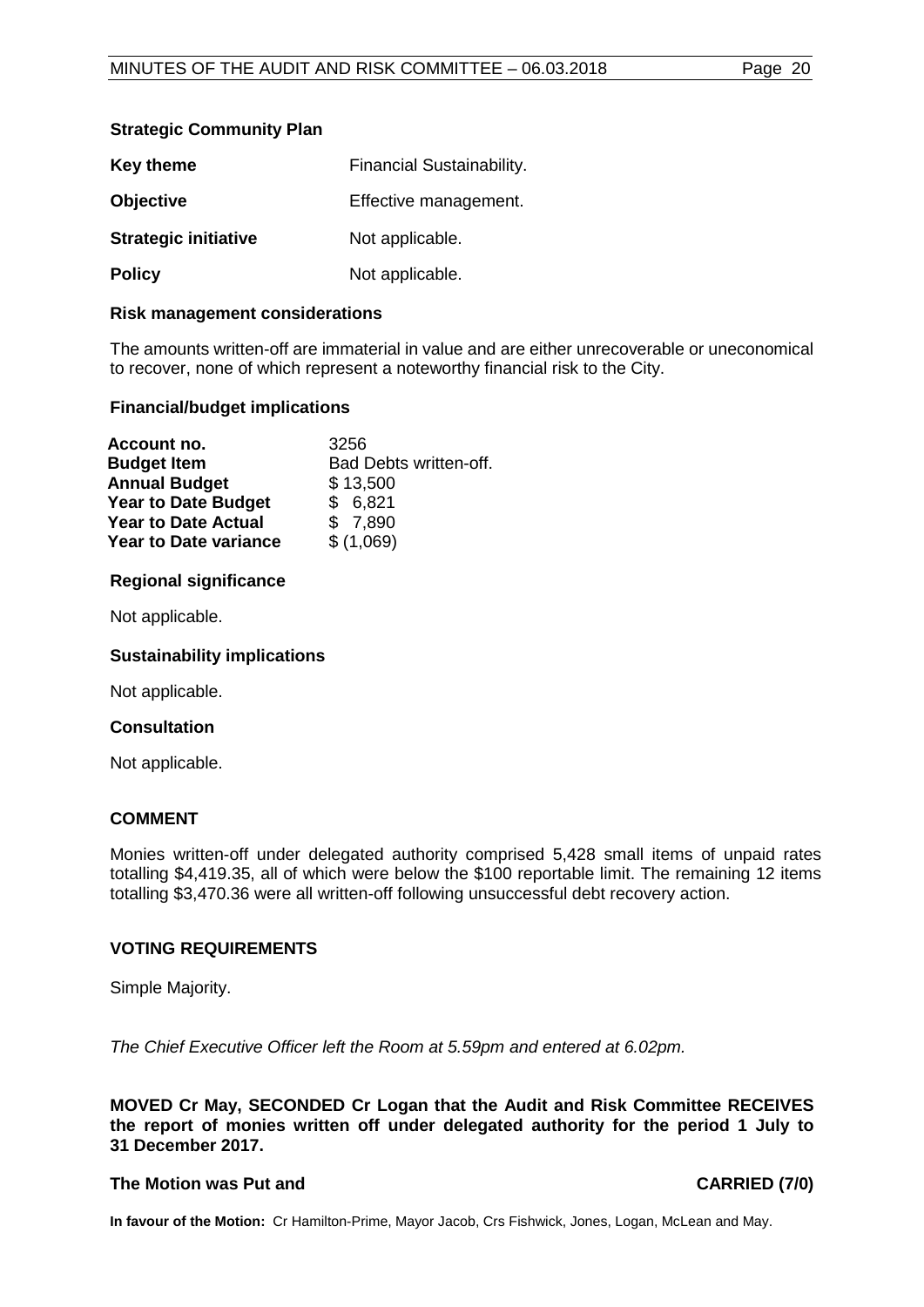<span id="page-20-0"></span>

| <b>ITEM 5</b>                         | <b>2017-18 AUDIT STATUS UPDATE</b>                                                                                                                     |
|---------------------------------------|--------------------------------------------------------------------------------------------------------------------------------------------------------|
| <b>WARD</b>                           | All                                                                                                                                                    |
| <b>RESPONSIBLE</b><br><b>DIRECTOR</b> | Mr Mike Tidy<br><b>Corporate Services</b>                                                                                                              |
| <b>FILE NUMBER</b>                    | 107214, 101515                                                                                                                                         |
| <b>ATTACHMENTS</b>                    | Nil                                                                                                                                                    |
| <b>AUTHORITY / DISCRETION</b>         | Information - includes items provided to Council for<br>information purposes only that do not require a decision of<br>Council (that is for 'noting'). |
|                                       |                                                                                                                                                        |

#### **PURPOSE**

For the Audit and Risk Committee to note the update on the Office of the Auditor General's assumption of responsibility for the City's annual financial audit for 2017-18.

#### **EXECUTIVE SUMMARY**

In 2017 the *Local Government Act 1995* was amended to enable the Auditor-General of Western Australia to audit local government finances and performance. The transitional arrangements for this provided for the Office of the Auditor-General (OAG) to take over local government audits from 2017-18 onwards as existing audit contracts expired with all local government audits to be completely within the purview of the OAG from 2020-21 onwards.

The OAG has now formally advised the City that it will conduct the 2017-18 financial audit and will contract the City's current auditors, Moore Stephens to perform the audit on its behalf.

#### **BACKGROUND**

The *Local Government Act 1995* was amended in August 2017 to enable the OAG in Western Australia to audit local government finances and performance. Prior to this, local governments contracted individually with auditors. The Department of Local Government, Sport and Cultural Industries (DLGSC), in conjunction with the OAG, instituted a transition period for the OAG to take over audits, to accommodate the different audit contract terms currently in place at various local governments. In terms of this arrangement, the OAG would progressively take over the audit function at local governments as existing audit contracts expired, with the proviso that all local governments would be audited by the OAG with effect from the 2020-21 financial year.

#### **DETAILS**

The City entered into a contract with the audit firm Moore Stephens in 2016 to conduct the financial audits for 2015-16 and 2016-17, both of which have been completed. The contract contained an option to extend the contract for a further 12 months, which was not exercised on advice from the OAG and DLGSC.

The OAG thereafter advised the City in writing that it would be responsible for financial audits at the City with effect from the 2017-18 financial year. It further advised that it was considering the possibility of appointing an audit firm to perform this on the OAG's behalf.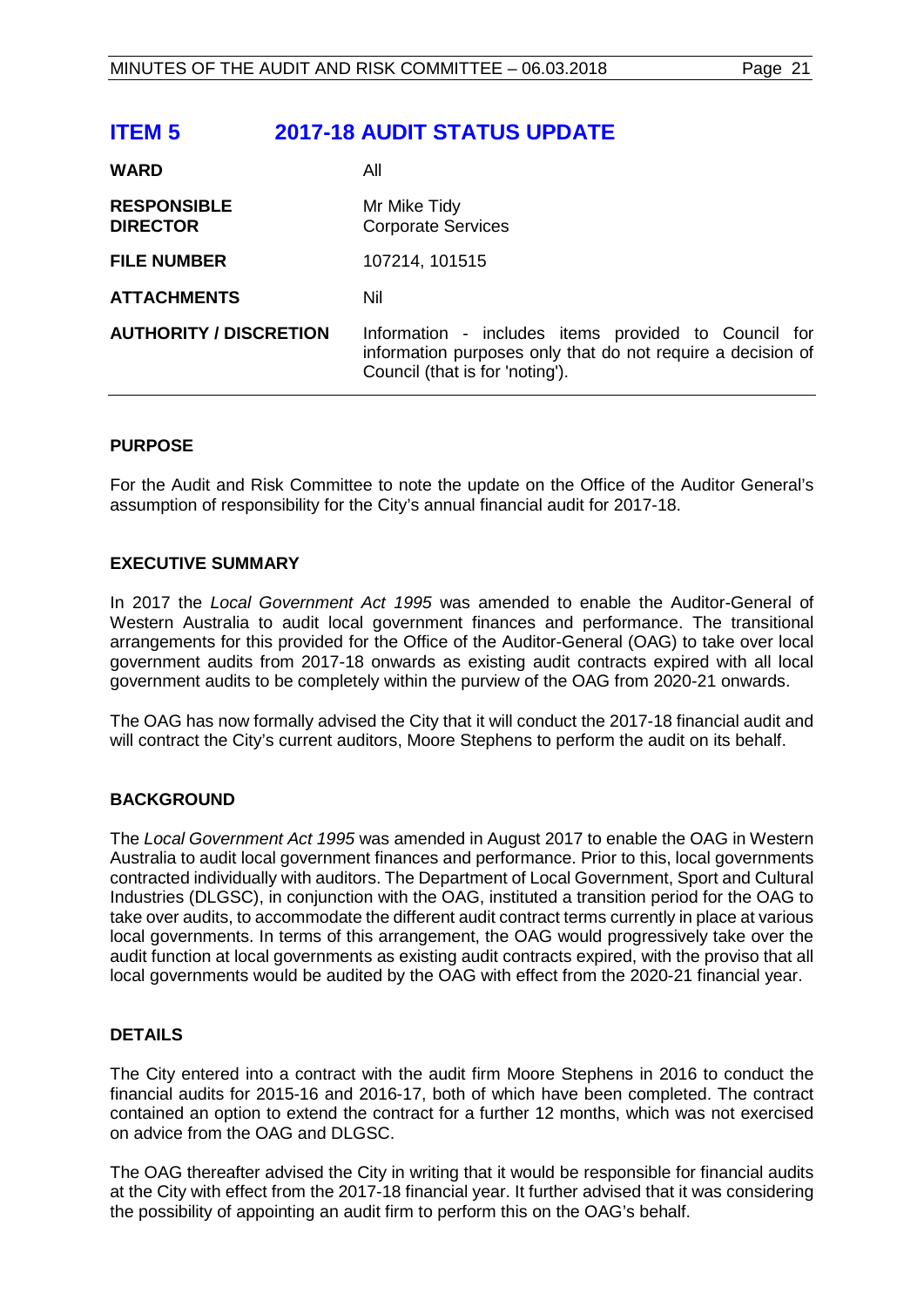The OAG has now written to the City advising that it has contracted Moore Stephens to perform the 2017-18 financial audit of the City on behalf of the OAG. The audit fee applicable for 2017-18 has not yet been communicated to the City. The OAG has indicated that it will likely be able to advise the City of this in March 2018.

The OAG also becomes responsible for conducting performance audits at local governments, for which it receives a budgetary allocation annually in the State Budget. As a result, the OAG conducts performance audits at selected entities each year. At this stage, the City has received no advice that the OAG intends to conduct a performance audit of the City for the 2017-18 year. It is not expected that the City will incur a fee for performance audits.

#### **Legislation / Strategic Community Plan / policy implications**

**Legislation** *Local Government Act 1995.*

#### **Strategic Community Plan**

| <b>Key theme</b>            | Not applicable. |
|-----------------------------|-----------------|
| <b>Objective</b>            | Not applicable. |
| <b>Strategic initiative</b> | Not applicable. |
| <b>Policy</b>               | Not applicable. |

#### **Risk management considerations**

The audit fee proposed by the OAG for the 2017-18 financial audit has not yet been provided to the City. Prior advice from the OAG indicated that audit fees for local governments were likely to rise significantly. Accordingly, provision has been made in the 2017-18 revised Budget for increased audit fees. As firm communication of the audit fee applicable will only be received after the adoption of the 2017-18 revised Budget by Council, there is a risk that the budget provision for financial audit fees may be insufficient.

No cost to the City is anticipated if the OAG elects to conduct a performance audit for 2017-18 in addition to the annual financial audit.

#### **COMMENT**

The 2017 amendments to the *Local Government Act 1995* require the OAG to conduct financial and performance audits of local governments. This is now in effect for the City of Joondalup from the 2017-18 audit onwards.

#### **VOTING REQUIREMENTS**

Simple Majority.

**MOVED Mayor Jacob, SECONDED Cr McLean that the Audit and Risk Committee NOTES that the Office of the Auditor-General has formally assumed responsibility for the City's 2017-18 annual financial audit and has contracted Moore Stephens to perform this audit on its behalf.** 

#### **The Motion was Put and CARRIED (7/0) CARRIED (7/0)**

**In favour of the Motion:** Cr Hamilton-Prime, Mayor Jacob, Crs Fishwick, Jones, Logan, McLean and May.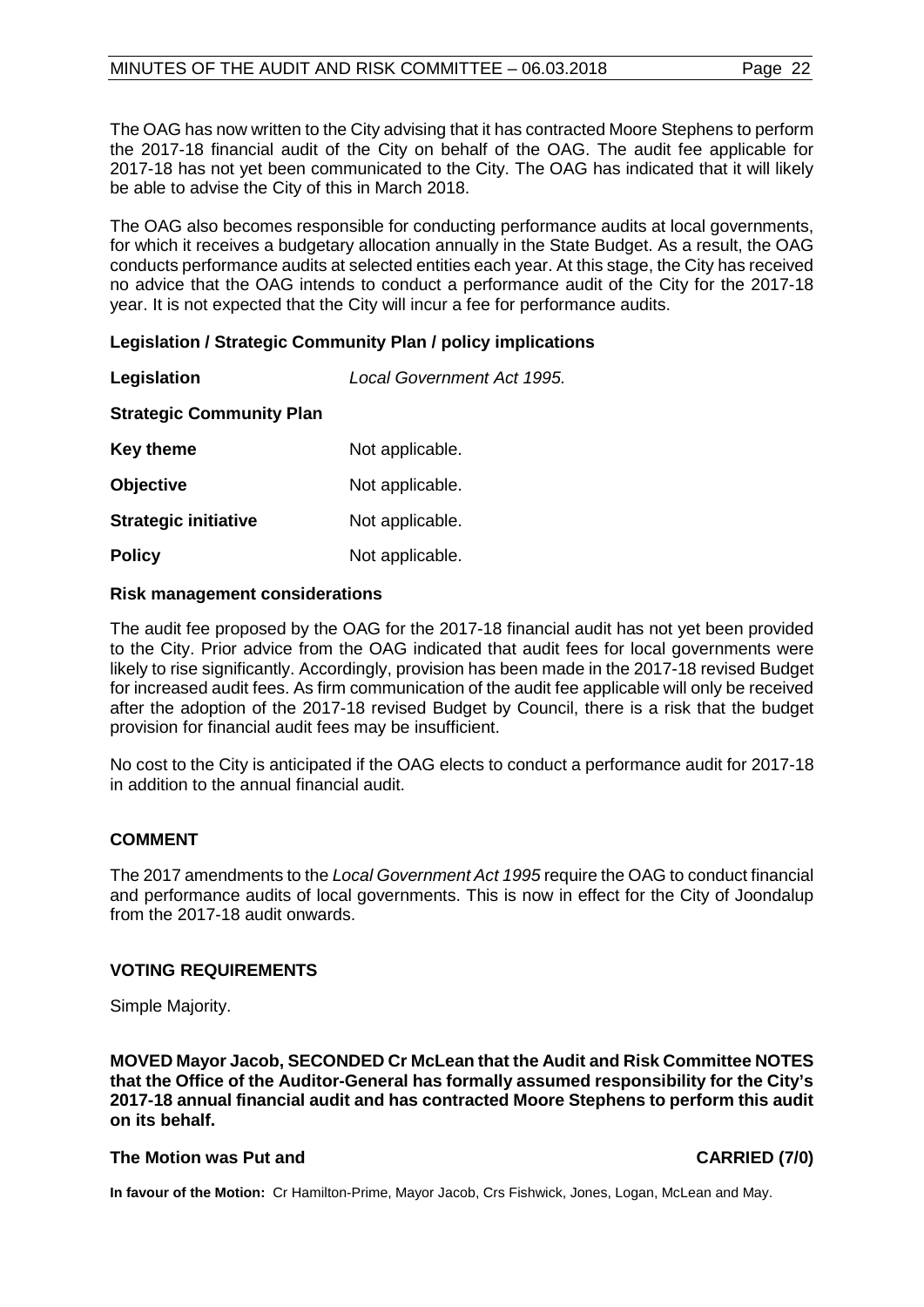| <b>Name/Position</b>      | Mr Garry Hunt, Chief Executive Officer.                       |  |  |
|---------------------------|---------------------------------------------------------------|--|--|
| <b>Item No./Subject</b>   | Item 6 - Confidential - Chief Executive Officer's Credit Card |  |  |
|                           | Expenditure (October - December 2017).                        |  |  |
| <b>Nature of interest</b> | Interest that may affect impartiality.                        |  |  |
| <b>Extent of Interest</b> | The Chief Executive Officer is the card holder.               |  |  |

#### **Disclosure of interest affecting impartiality**

# <span id="page-22-0"></span>**ITEM 6 CONFIDENTIAL: CHIEF EXECUTIVE OFFICER'S CREDIT CARD EXPENDITURE (OCTOBER – DECEMBER 2017)**

| <b>WARD</b>                           | All                                                                                                                                                    |                                                                                             |
|---------------------------------------|--------------------------------------------------------------------------------------------------------------------------------------------------------|---------------------------------------------------------------------------------------------|
| <b>RESPONSIBLE</b><br><b>DIRECTOR</b> | Mr Mike Tidy<br><b>Corporate Services</b>                                                                                                              |                                                                                             |
| <b>FILE NUMBER</b>                    | 09882                                                                                                                                                  |                                                                                             |
| <b>ATTACHMENTS</b>                    | Attachment 1                                                                                                                                           | Chief Executive Officer's Credit Card<br>Ended<br>Expenditure - Quarter<br>31 December 2017 |
| <b>AUTHORITY / DISCRETION</b>         | Information - includes items provided to Council for<br>information purposes only that do not require a decision of<br>Council (that is for 'noting'). |                                                                                             |

This report is confidential in accordance with Section 5.23(2)(a) of the *Local Government Act 1995*, which also permits the meeting to be closed to the public for business relating to the following:

• *a matter affecting an employee.*

A full report was provided to Elected Members under separate cover. The report is not for publication.

**MOVED Cr Logan, SECONDED Cr McLean that the Audit and Risk Committee NOTES the report on the corporate credit card usage of the Chief Executive Officer for the quarter ended 31 December 2017.**

#### The Motion was Put and **CARRIED** (7/0)

**In favour of the Motion:** Cr Hamilton-Prime, Mayor Jacob, Crs Fishwick, Jones, Logan, McLean and May.